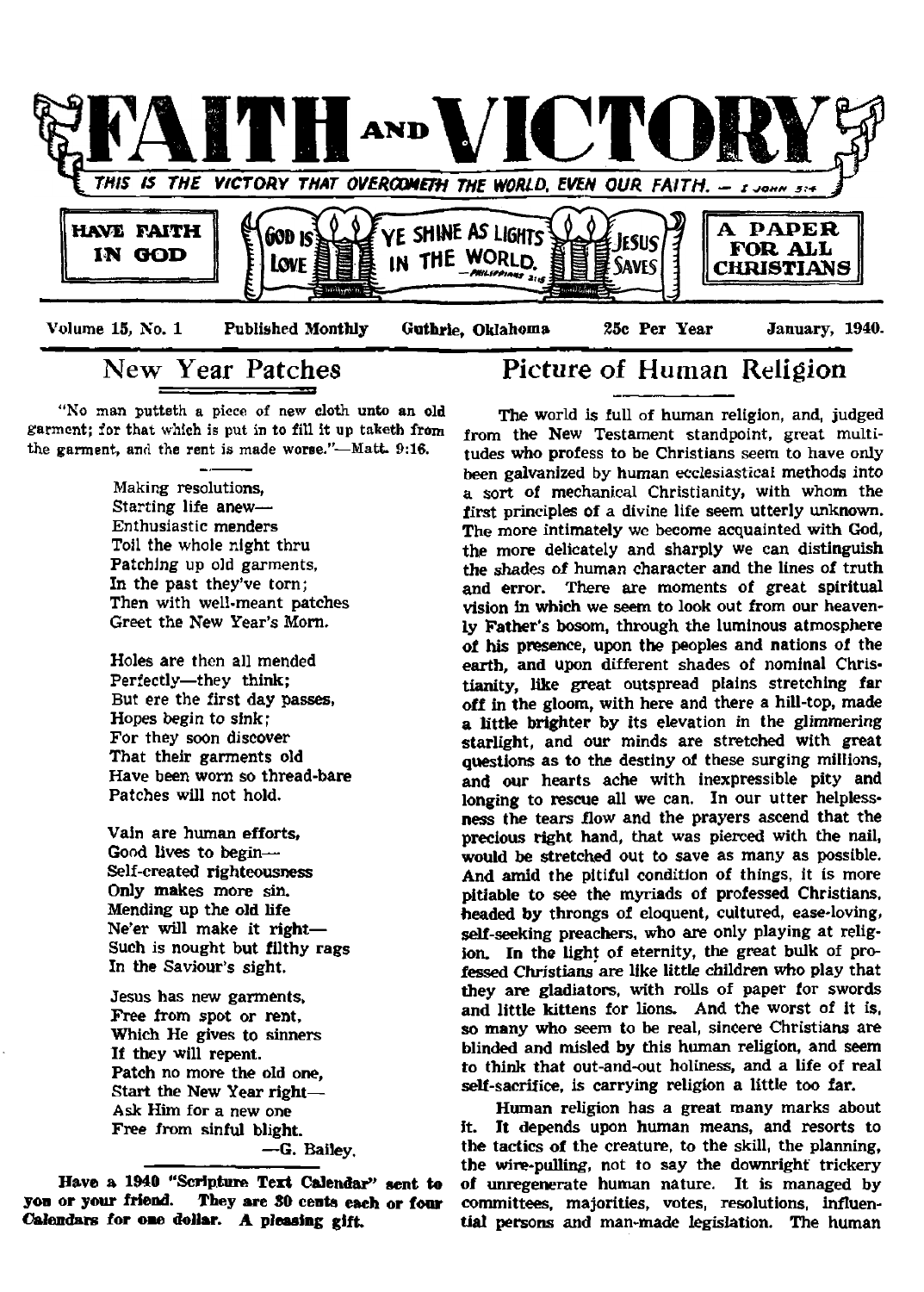**religion is born of ecclesiastical assemblies, ecumenical conferences, and parliaments of the world's religions. It must live on big things, large churches, great preachers, fine music, esthetic culture, college diplomas, stained-glass dignity, churchly starch, ministerial pomposity, and high-sounding titles. It preaches human progress, the glory of man, the inventions of the age, the telegraph, the steamship, the diving-bell, the phonograph, submarine cables, vestibule trains, oil wells, mines, meteorology of shooting stars, the weather reports, the anatomy of a fly's wing, the X-ray, the splendor of poetry, the brilliance of college training. These are the things that fill the human mind of human religion, and are forever dropping in silvery accents from its voluble tongue. It goes in for shows and noise, and making startling effects, whether it be a funeral, a picnic, a wedding, a brass band revival, sacramental service, a baptismal performance, a church dedication, or laying a corner stone (in which it calls to its aid the abominations of secret lodges), or in gathering of its legislative bodies, or in the publishing of its church literature, or in striking attitudes in the pulpit; whatever it does it must swell and show off, because unlike God's appointed feasts, it lives on leaven bread, and is full of yeast, therefore, it must puff, swell, and strut. This is the stuff that is palmed off on the world as the religion of the meek and lowly Jesus, who went about weeping, casting out demons, and**

**Human religion must needs be hedged in by all sorts of human wickerwork, social coteries, circles of old friends, social seats, and ecclesiastical rings. People who have human religion must needs be held together like the staves of a barrel—by outside hoops and bandages. Such persons cannot stand alone with God. One single frosty morning of misfortune, or great distress, will wither its fair flowers and thousands of such religionists combined into one could not endure for one hour the cyclone of desolation that swept around Job. This is why persons, who have human religion, when they leave their social church circles and are thrown on the rough waves of the world, flounder and throw away their religion, because it was not centered in their hearts, but only put on. It was like a house plant, and had to be nursed by prosperity, human friendships, and narrow earthly loves, and when these things are stripped from it, the roof is taken from off its head, and it can not live in the great universal out doors of God's kingdom.**

**transforming wretched lives.**

**A preacher with human religion must be flatered, puffed in the papers, and voted for as delegate to his sectarian church assemblages. He needs toasting with invitations to big dinners, carriage drives in the park, summer vacations, and winter trips to a warm clime. He must needs have presents and religious bonbons, and if he were peeled down to**

**old-fashioned primeval vicissitudes, to walk with Abraham, Isaac, and Jacob, with no cable to hold him but faith in God, all his religion would likely evaporate. Church members who have human religion must receive many attentions from their pastors and other church members. They must be coaxed to attend prayer meetings, politely bowed to half a square away; they must be visited for every headache; their whims must be consulted; they have sore toes that are easily trampled on; they either want to be excused from taking part in religious services, or else want to be invited to take the lead.**

**Is there anything so abominable as human religion? Its very prayers are stuffed full of humanism, and various forms of self. This human religion is always anxious about results. It knows nothing about living faith. It is always in a fever about good collections, about having the sermon take well, the hymn to be nicely rendered, and the prayer meeting to pass off smoothly. It does not have a giant's tread, but walks as if on eggs. It is overcautious, easily frightened, full of compromise, uses human policy as a substitute for divine love, just as the tower builders of Babel used mudshine as a substitute for lime plaster.**

**When human religion gets up a revival, it must have from five to twenty churches of heterogenous creeds and sectarian bodies go into a great union effort. It must have a mammoth choir, with great musical instruments, and many preachers and multiplied committees, and each committee headed by some banker, judge, mayor, or millionaire's wife. It signs cards as a substitute for the broken-hearted cry of scriptural repentance. It must count its converts by the hundreds in a few days' meetings. It must apologize for natural depravity, and plead for its existence in soul till death, and by professing to lop off a few big branches of sin, it only feeds and** fastens the monster of heart corruption at the very **center of the soul.**

Human religion thinks it will conquer the world: **it denies holiness, ignores the omnipotent, personal agency of the Holy Ghost, steers clear of all divine manifestations, is terrified at the supernatural in grace, discounts personal testimony, is afraid of weeping, is terrified at a hallelujah, and thinks that the sobs of the pen'tent should be stifled with a lavender-scented handkerchief.**

**Human religion curls its lips at holiness, caricaturates divine healing, antagonizes the coming of Jesus, thinks the world is growing beautifully better, puts out-ward reformation for soul-salvation, runs off on lines of humanitarianism as a substitute for the indwelling Holy Spirit, and is forever forming itself into fresh organizations of "leagues," "endeavors," and "boys' brigades." It is an ease-loving, jovial, fun-making, fun-loving, superficial thing. Its motives are bounded by time, All its enterprises**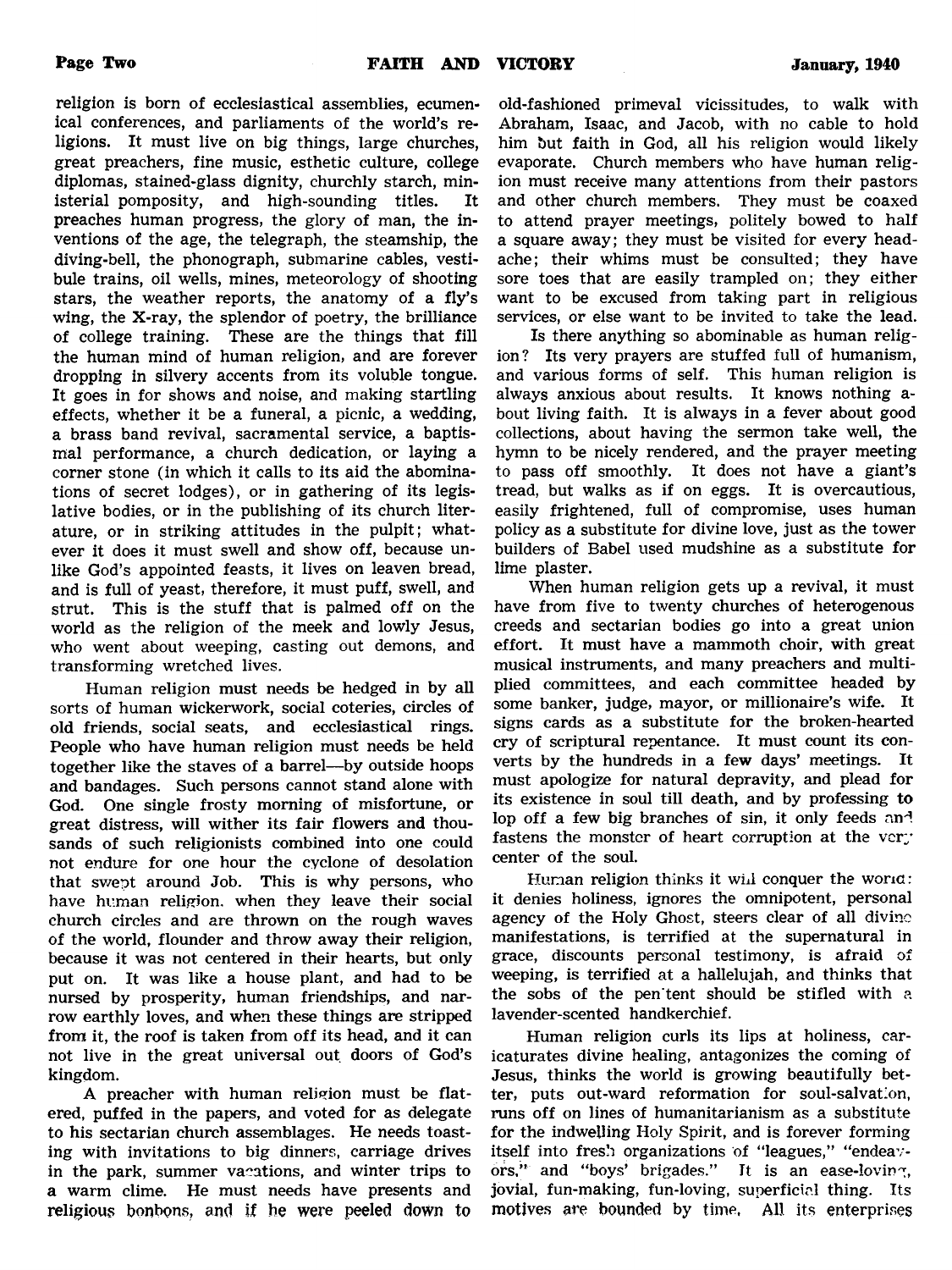**have an atmosphere of earthliness about them. It despises the day of small things, and scorns little, humble people and lonely ways. It is eager to jump to the height of prosperity. It is domineering and popish in its assertions over the poor, and yet, at the same time, cringes like a puppy before the rich and the great ones. Its music has no pathos in it, its laughter lacks divine cheerfulness, its worship lacks supernatural love, its prayers bring down no huge answers, it works no miracles, calls forth no criticism from the world, and it has no light of eternity in its eye. It is a poor, sickly thing, born of the union of the heart of the world with the head of Christian theology—a mongrel, bastard thing, with a backslidden church for its mother and the world for its father. This human religion will be everlastingly wrecked at the appearance of Jesus. Woe to the human being who has human religion! —G.D. Watson**

# The Two Gates, or Doors

**-■** 0**O**0

**Jesus told Peter, "And upon this Rock I will build my Church: and the gates of hell shall not prevail against it" Matt. 16:18.**

**It is a question with many as to what those gates are. Where are they located? Why are they of hell?**

**Let us first look into the word of God and see what the door or gate to heaven is. If we can get the door or gate to heaven properly located and understood, then we ought, to, by the word, find out what the gates of hell constitute, or represent.**

**After Abraham had been faithful to obey God in being willing to sacrifice upon the altar the dearest that earth held for him, God blessed him and among other things he said, "Thy seed shall possess the gate of his enemies" Gen. 22:17.**

**The seed he referred to was Christ. Jesus had many enemies and He was the door or gate that opened heaven to men and those people that hated him and were his enemies would have to come in at the Gate, or door, and abide in Ilim, if they would get into heaven. Jesus says, "I am the door; by me if any man enter in, he shall be saved, and shall go in and out and find pasture" John 10:8. In the first verse he says, "He that climbeth up some other way, the same is a thief and a robber." The Pharisees of which we have many today, were trying to go to heaven on their "Self-righteousness," but Jesus classed them as thieves and robbers.**

**When we look further concerning the gate to heaven we find that it includes the saints of God, those who are in Christ, for we become a part of the body and are the children or seed of Abraham by faith. Paul says, "We are members of his body, of his flesh, and of his bones." Eph. 5:30.**

**In the first chapter Paul tells us that God gave**

**Jesus to be "the head over all things to the Church, which is his body, the fullness of him that filleth all** in all." We see by this that the saved people that **are abiding in Him are his body the church, and therefore they are the gate that leads to heaven and to God. There is only one gate that leads to heaven, and that gate is Christ and his seed, which constitute the Church of God, the seed of Abraham. Of this church, Jesus said that the gates (notice it is in the plural number) of hell shall not prevail against it (singular number). Though there be many gates of hell, they have never prevailed against the Church of God, the seed of Abraham, and never shall prevail against her.**

**When Jacob dreamed, he saw a ladder set up on the earth which was a figure of the Church of God. He said the top of it reached to heaven—thank God, a part of the Church is in heaven. Paul said, "For this cause I bow my knees unto the Father of our Lord Jesus Christ, of whom the whole family in heaven and earth is named" Eph. 3:14. Jacob saw the "angels of God ascending and descending on it" Gen. 28:12. Paul tells us in Heb. 12:22 that we that are saved have come unto mount Sion (a metaphor of the Church), and to the city of the living God (a metaphor of the Church) the heavenly Jerusalem (a metaphor of the Church) and to an innumerable company of angels." Jacob saw these angels, and he also said the Lord stood above it (singular). When Jacob awakened out of his sleep, he said.** "Surely the Lord was in this place, and I know it **not." He was afraid, and said, "how dreadful is this place! this is none other but the House of God (a metaphor of the Church of God), this is the gate (singular) of heaven." He makes it clear that the Church is the gate of heaven.**

**Jesus says. "Enter ye in at the strait gate" Matt. 7:13. I believe that we have given sufficient proof by the scriptures that Jesus is the gate or door leading to heaven and we that are saved and abide in Him constitute his body the Church; therefore all who get to heaven must enter in at the gate, the body of f'hrist, become a member of the family of God by spiritual birth, which is the Church of the living God. the pillar and ground of the truth.**

**If the gate of heaven is set up on the earth, which we have found to be so, then we can also look for the pates of hell to be here on the earth, also. Jesus said. "The gates of hell shall not prevail apa'nst it." Thev must be exerting much power and influence to prevail against the Church, or it would have been unnecessary for Jesus to speak in this manner.**

**Satan has certainly cleverly organized and arranged competition in the form of churches to decoy unsuspecting souls into his gates, which are the the gates nf hell.**

**(Continued on page six)**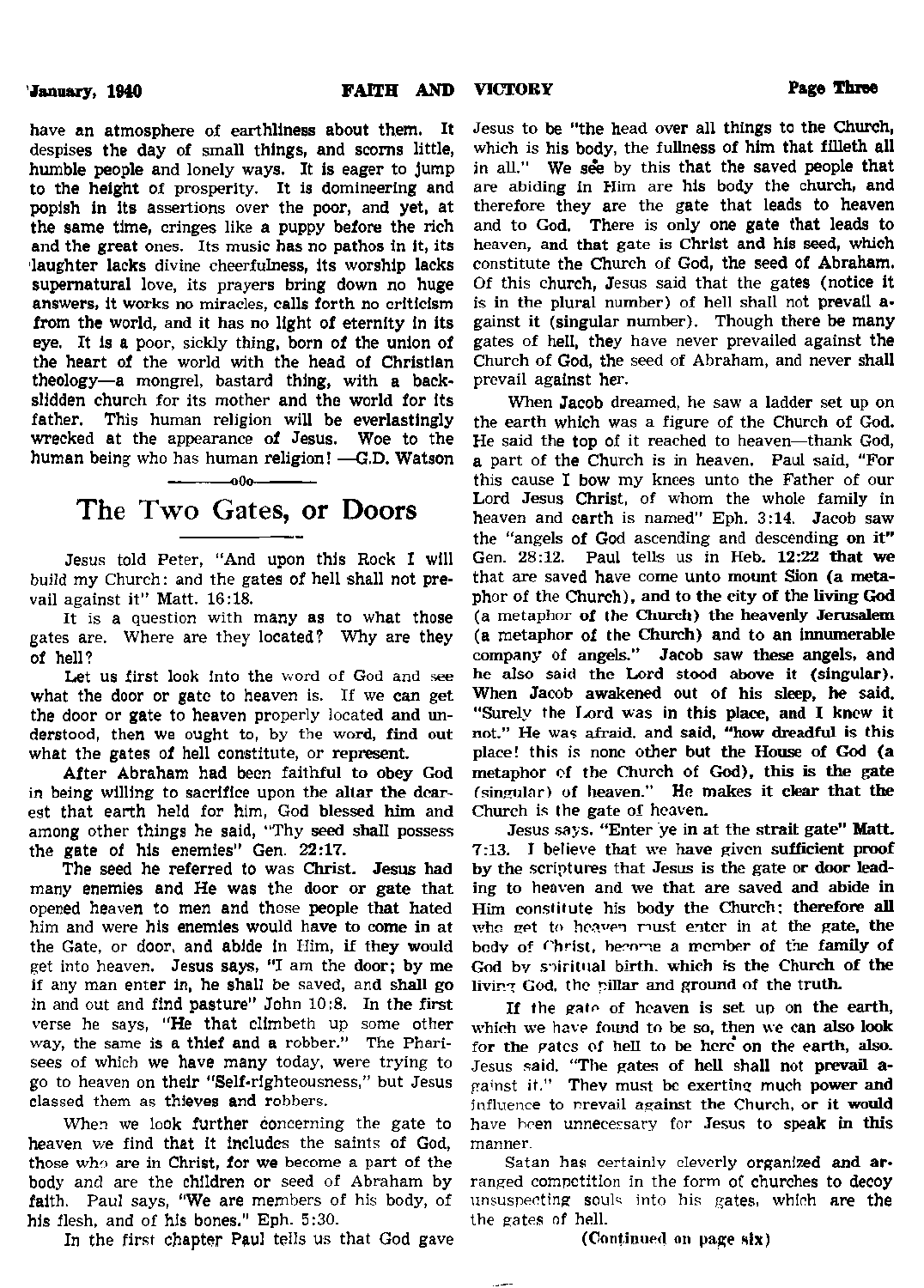# **FAITH AND VICTORY**

#### 16 PAGE HOLINESS MONTHLY

An exclusive, full gospel paper printed and sent out in the name of the Lord Jesus Christ in the interest of all Christians, which body of believers constitutes the one and only true Church of God.

This non-sectarian paper is edited and published each month (except August of each year which is Camp Meeting month, and we omit this month to attend these meetings) by Fred Pruitt, assisted by Mary A. Pruitt, and other consecrated workers at FAITH PUBLISHING HOUSE, 920 W. Mansur Ave., Guthrie, Okla.

(Entered as second-class matter June 30, 1930 at the Post Office at Guthrie, Oklahoma under the act of March, 3, 1879.) —SUBSCRIPTION PRICES—

| Five copies to any address, one year  1.00 |
|--------------------------------------------|
|                                            |

This publication teaches salvation from all sin, sanctification for believers, unity and oneness for which Jesus prayed as recorded in John 17:21 and manifested by the apostles and believers after Pentecost. By God's grace we teach, preach, and practice the gospel of the Lord Jesus Christ, the same gospel which Peter, John, and Paul preached, taught, and practiced; including the Divine healing of the body. James 5:14, 15.

Its motto: Have faith in God. Its object: The glory of God and the salvation of men; the promulgation and restoration of the whole truth to the people in this "evening time" as it was in the morning Church of the first century; the unification of all true believers in one body by the love of God. Its standard: Separation from the world and entire devotion to the service and the will of God. Its characteristics: No discipline but the Bible; no bond of union but the love of God; no test of fellowship but the indwelling spirit of Christ; and separation from all human organizations that are not authorized in the Word of God.

Through the Free Literature Fund, thousands of gospel tracts are published and sent out free of charge as the Lord supplies. Cooperation of our readers is solicited. and will be appreciated in any way the Bible and the Holy Spirit teaches you to do or stirs your heart. "Freely ye have received, freely give." Read Exodus 25:2; 1 Chron. 29: 9; 2 Cor. 9:7; and Luke 6:38.

Free-will offerings sent in to the work will be thankfully received as from' the Lord and used in the furtherance of the gospel work as God directs unless otherwise specified. All personal checks and Post Office Money Orders should be made payable to Fred Pruitt, or to FAITH PUBLISHING HOUSE.

"Work on, work on, nor doubt, nor fear. From age to age this voice shall cheer:— Whate'er may die or be forgot, Work done for God, it dieth NOT." FAITH PUBLISHING HOUSE Guthrie, Oklahoma.

### EDITORIALS

**Some are asking questions about the "Faith Publishing House" as to who we are, and it seems pleasing to the Spirit to make some statements.**

**Some think that we are "Herald of Truth" people; but this is not altogether true, for we were never associated with them while they were publishing their paper, and the remains of their publishing work was turned over to another publishing company, and not us. It is true that we were well acquainted with the Herald of Truth Publishing Co. while it existed, and also personally acquainted with a great many of those who composed the company. We are still acquainted with them and know where many of them are and what they are doing. Some of those leaders have taken up with strange fanatical ideas and have a small bunch of frightened sheep under their club. Others have fought hard under a fanatical strain and went down. Others have softened up to the world and are following the line of least resistance, finding much favor with the drifting, compromising religious factions in this "far country"; while others have held steady in the Lord, in the sweetness of the Spirit of Christ, abiding in Him alone, and the Light of heaven is shining out of them as a "City set on a hill, that cannot be hid;" and "glorious things are spoken of thee, O, city of God."**

**The Faith and Victory publishers stand squarely and clearly for all the teachings of Christ and the apostles, and are just as radical as they were in declaring the truth and denouncing error and evil works, and at the same time have great compassion, long-suffering, and forebearance with the weak and those seeking after light and truth. We have no organization or church for you to join. We contend that every one that will clear themselves from the world and all man-made religions and abide alone in Him will have sweet fellowship together, made so by the Holy Spirit dwelling in each heart; for He "sets the members in the body as it pleases him;" and each one functioning in their proper place in the body will not allow for any friction and division. They will be working with Him or will be workers together with Him and all will be peace and harmony, no strife for vain glory, but righteousness, peace, and joy in the Holy Ghost will be the inevitable result.**

**Your servant has never been guilty of joining any of the "citizens of this country" although Satan through his clever agent tried hard to form us into one in our early experiences with the Lord. God frustrated his plans and gave us boldness to tell Satan's agent that we wanted to be led by the Spirit of God, and as we continued to be led by His Spirit, the forming that Satan was doing soon came to naught.**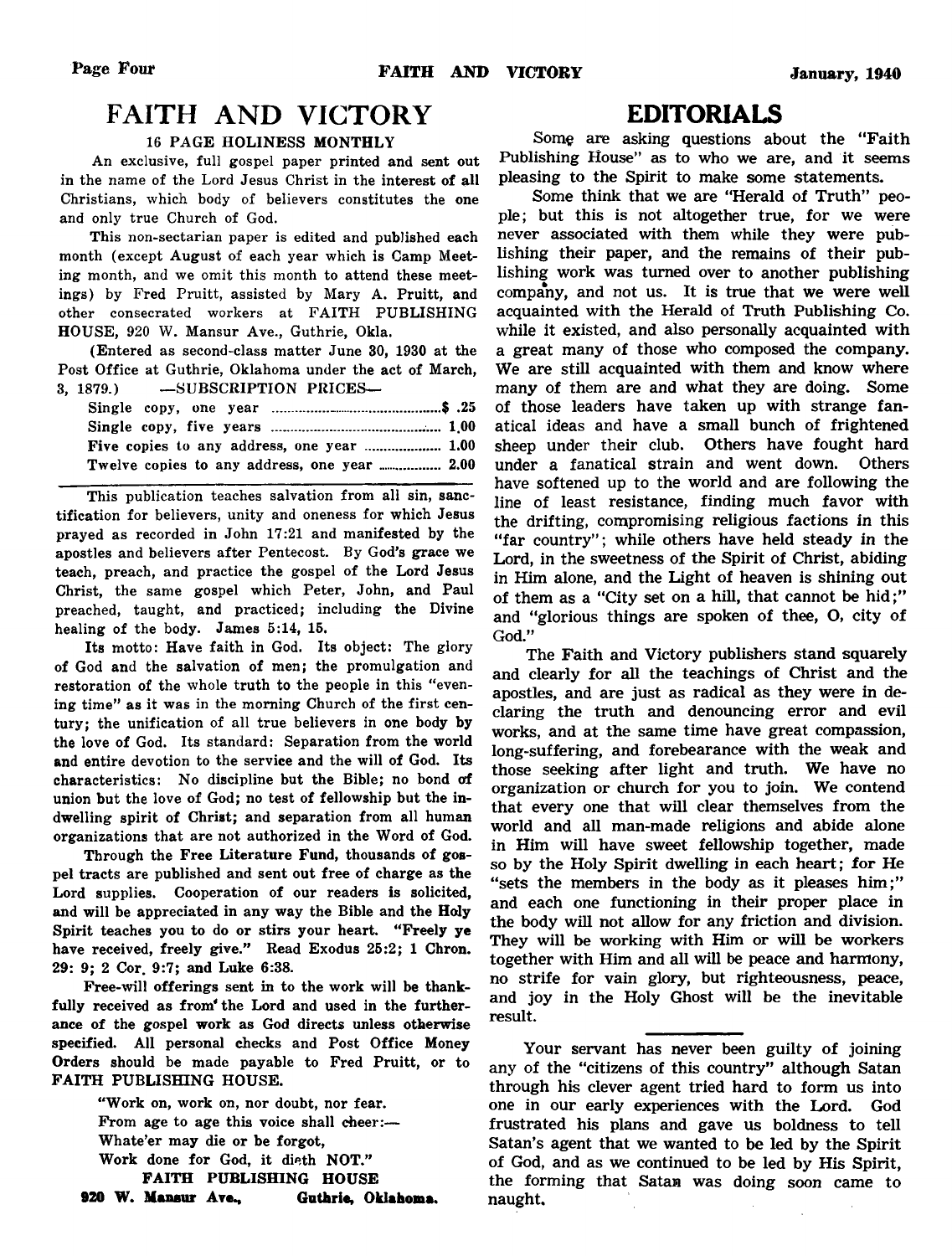**If you want to know more about the writer and about the Faith Publishing House, send 25 cents in coin or stamps and secure the book entitled, "God's Gracious Dealings," which will tell you how we lived before we were saved, how the Lord saved us, how he called us into the ministry, how he led us into the printing work, and how he has sent us to preach the gospel in twenty different states, also reached nearly all the world by the printed page.**

**While there are some that we love and hold to that are being allured toward the world, and others that have not full understanding of the truth; yet, by His grace, we shall not be moved to the wrong or darkness by those for Christ is our head, guide, and teacher. There are others that are going along who hold the truth in unrighteousness, and we know that God will have a way of separating them when He has borne it long enough, and we are confident that the true Church of God will shine more and more unto the perfect day, and the "gates of hell shall not prevail against it." Matt. 16:18. She is a visible working force in the world and yet is not of the world for her life is from heaven, her King is above, and her citizenship is there. Christ is the Founder, Buidler, and Governor of the true Church of God (Isa. 9:6) and each member is a "lively stone" in the building (1 Peter 2:5). She does not conform to the world in spirit, and therefore, not in dress, customs, nor human ecclesiastical leaders or man organized bodies (Rom. 12:2). She is a distinct, divine-organized working force of heaven-born souls (John 3:5). They are dead and their lives are hid with Christ in God, that when He appears they may also appear with Him in glory (Col. 3:2, 4).**

**\* \* \* \***

**Since putting out the last Faith and Victory paper, the writer with other saints has held a two weeks' meeting at a school house five miles in the country- The interest was good throughout the entire meeting. Some souls claimed salvation and others rejoked in the truth. We were much encouraged for the Lord truly did give message after message, night after night, and gave good liberty to teach the vital truths of the Bible and those who attended showed great interest in the truths and showed honesty of heart in having much love for the truth. God favored us to the extent that the people there, generally speaking, show a warmth of love toward us and make us welcome to return.**

\* \* \* \*

**While in the meeting every night, we also had much work to do in the printing office through the day. We have the type for the Gospel of St. John sot up, but as we are so busy getting out the January paper, and the Assembly Meeting is coming on. we shall not get to print the booklets until in January, 1940. We would love, also, for the Lord to supply more means for this booklet so while we**

**have it on the press we could print a good large supply, for there are many precious souls who need this booklet and are waiting for it. We have had many calls alrea'dy for this booklet, the Gospel of St. John. It my be that God will move on someone else to send in fifty dollars for the printing of this booklet before we put it on the press. Surely, this would be a good investment for those who have some of the Lord's money.**

**Pray for us, dear brethren, as we mean to follow Him all the way and do His will at any cost. We have great responsibility in a work like this and much money is needed to keep every phase of the work moving on in a way that He may be in it, and that precious souls may not be denied the truth. Please think of us when you pray.**

> **------------oO o------------- OBITUARIES**

**Hiram Taylor, son of Harve and Nancy Taylor, was bom in Ray County Mo. April 15, 1851 and departed this life December 10, 1939 at the age of 88 years, 7 months, and 25 days.**

**The early years of his life were spent in herding cattle in Kans. and the Cherokee strip.**

**He was married to Mary Catherine Worthwine at Savannah, Mo. on Nov. 7, 1875. To this union seven sons and seven daughters were bom, two sons having preceded him in death.**

**In 1889 he and his family came to Oklahoma and settled on a homestead five miles southeast of Guthrie. Together, they shared the hardships and privations of pioneer, homestead life. In 1916 he moved to Guthrie, and lived there until two years ago. Since that time he has made his home with his children.**

**Bro. Taylor, his wife who died eight years ago, and a number of the family were saved and became affiliated with the Church of God at Guthrie, Okla.**

**He has left to mourn their loss, his children: Thomas, Arthur, Jewel, and Sam Taylor of Guthrie; Jade Taylor of Wichita Kans.; Mrs. Onie Kiespert, and Mrs. Mayme Mahnke of Guthrie; Mrs. Mabel Parry of Wichita, Kans.; Mrs. Isabel Ramsey of Los** Angeles, Calif.: Mrs. Grace Mahnke, and Mrs. Lizzie **Phillips of Ponca City. Okla.; and Mrs. Mina Schneider of Cushing, Okla. Besides these, he is survived by 43 grandchildren. 26 great grandchildren and a host of friends.**

**A large assembly of people gathered to pay their respects to this aged and well known and honored man who had lived here so long.**

**Funeral services was conducted by Fred Pruitt. Text: Job 14 : 14. The remains was laid to rest in the family Cemetery of Guthrie.**

 $0 - 0 - 0 - 0 - 0 - 0$ 

**Sister Susie Krieble, bom in Montgomery County. Penna. April 29, 1856, died Nov. 30, 1939, 3:40 a. m. at the age of 83 years, 8 months, and 1 day. She has**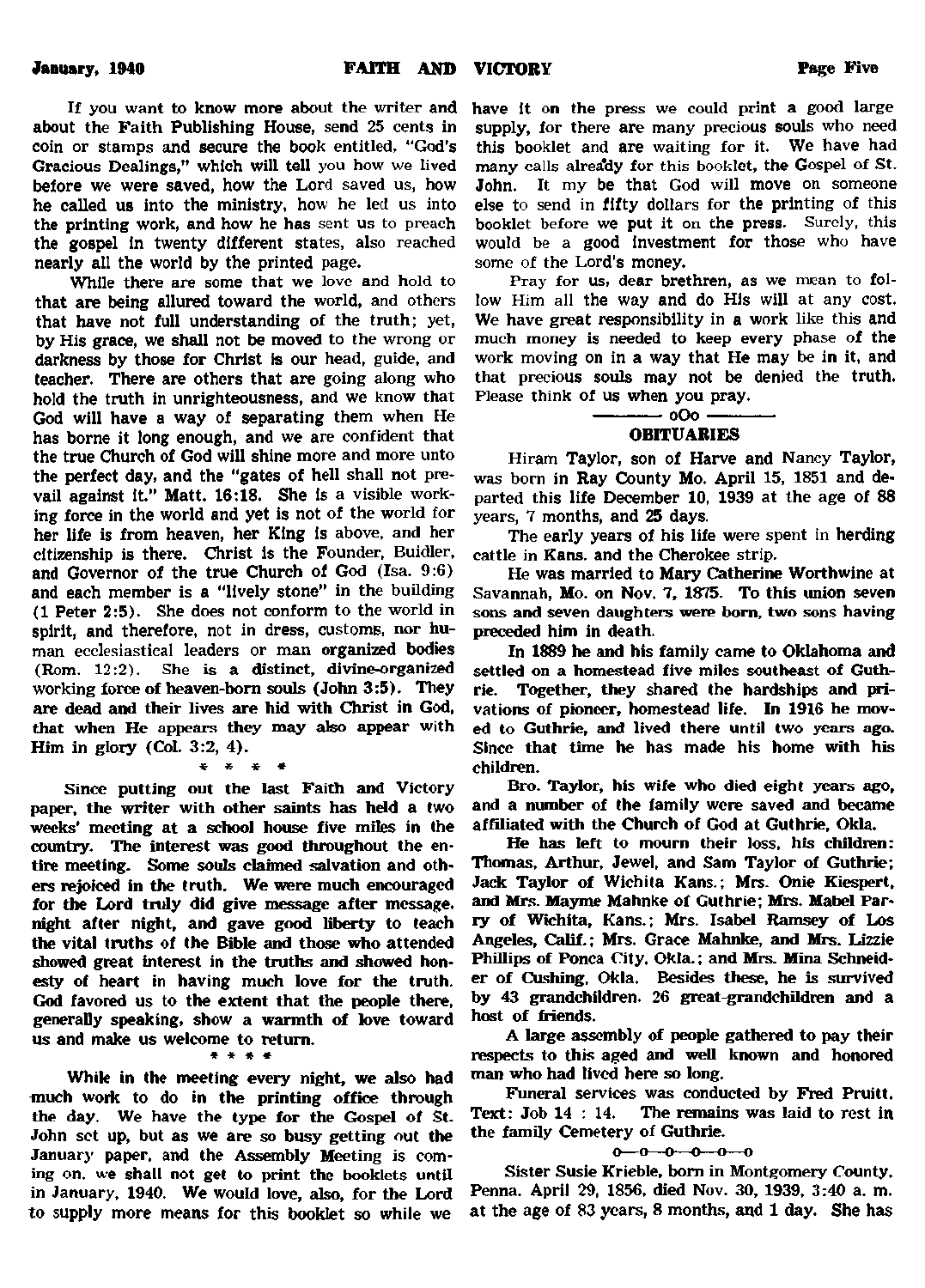lived in Los Angeles about 18 years. She accepted **the truth of the evening light at the time Bro. Warner was preaching. She lived a consistent Christian life and was loved by all the saints, putting forth every effort to make her peace, calling, and election sure. She trusted the Lord fully for the healing of her body until called from labor to reward.**

**Services by G. E. Harmon and L. E. Davy.**

**Text: Rev. 14:13, with its correlative scriptures,**

**o—o—oo—o—o**

#### **PRAYER REQUESTS**

**Mrs. Ruth Palmer asks for her stepdaughter's husband. He is very sick, not expected to live. He is in the hospital at Clinton, Okla. He needs healing and to be saved.**

**Pray for Bro. Hollaway of Okla. He has been in bed 71 days and coughs badly. He wants to be sanctified and healed. His little children need him.**

**Pray for Mr. Bolinger of Ark. He is unsaved and has a bad cancer.**



**1940 Scripture Text Calendar— Beautiful colored picture for each month with a verse of scripture for each day. You will like this large calendar. Price each 30 c, four for \$1.00, or nine for \$2.00.** 00**---**00**---**00**- -oo—oo**

#### **SCRIPTURE METAL TAGS FOR CARS**

**We have "Metal Tags" for cars at 25 cents each. These tags have dark blue body with scripture text on them in large, white, raised letters.**

**On one tag is the text: "Christ died for our sins," and on another: "Christ came to save sinners." Get one of these tags and place it on your car. Advertise the mission of Christ to this world.**

#### oo—oo—oo—oo—oo

#### **1939 FAITH AND VICTORY PAPERS**

**We have the eleven Faith and Victory papers for the year of 1939 bound together, stitched, and a good paper cover glued on them. We will send one of**

**these books to any address in the United States for 35 cents post paid, or three books for one dollar. These books will make a good gift to any one who likes\* good soul food. Send and get one or more to hand out. We also have some of the 1938 books left, which we will send for 25 cents each.**



**The meeting at the Watson school, beginning on the second Sunday night of Oct. lasting throughout the third Sunday, was a success from start to finish. The word of God went forth with great power. One soul was saved, and many saw the light as never before.**

**The saints were much encouraged.**

**On the 28th day of Oct. another two night's meeting was held. It was also a blessing for lost souls. I thank the Lord for sending out His hunters and fishermen.**

**Ministers present were Bro. L. L. Jackson, Sis. Frances Bell, and Sister Edwards of Okmulgee, Okla. God used them for His glory. The saints present enjoyed the feast from Father's table.**

Yours in the One Body, **------—— oOo------------**

#### **THE TWO GATES, OR DOORS**

**(Continued from page three)**

**Let us read what Jesus says, "Woe unto you scribes and Pharisees, hypocrites! for ye compass sea and land to make one proselyte; and when he is made, ye make him twofold more the child of hell than yourselves" Matt. 23:15. Now, there is no question but that in Jesus' time that the organized sects, so-called churches, were the gates of hell that he referred to that would not be able to prevail against the true Church. It is also plain to see that when they got souls in there they were on the way to hell. Satan does his most clever fighting against God and his people under a cloak of religion. We often hear the ministers of the numerous sect churches of our day saying, "We will now open the door of the Church." Large numbers are going in at the gates of the sects today, for blind, unsuspecting souls are decoyed into them by the thousands and yet they have not, and are not, and will not prevail against the true Church of God or tabernacle which the Lord pitched, and not man. Heb. 8:2.**

**I have heard folks say that they thought it was fine that we had so many churches of different beliefs and doctrines, for every one can find one that suits his or her belief and join it.**

**How clever Satan is in fixing up an easy way for everyone. Old Satan has them here all right, and even has so-called holiness churches for them to get into; also some that he calls "Church of God." He just has any brand and kind you want and unsus-**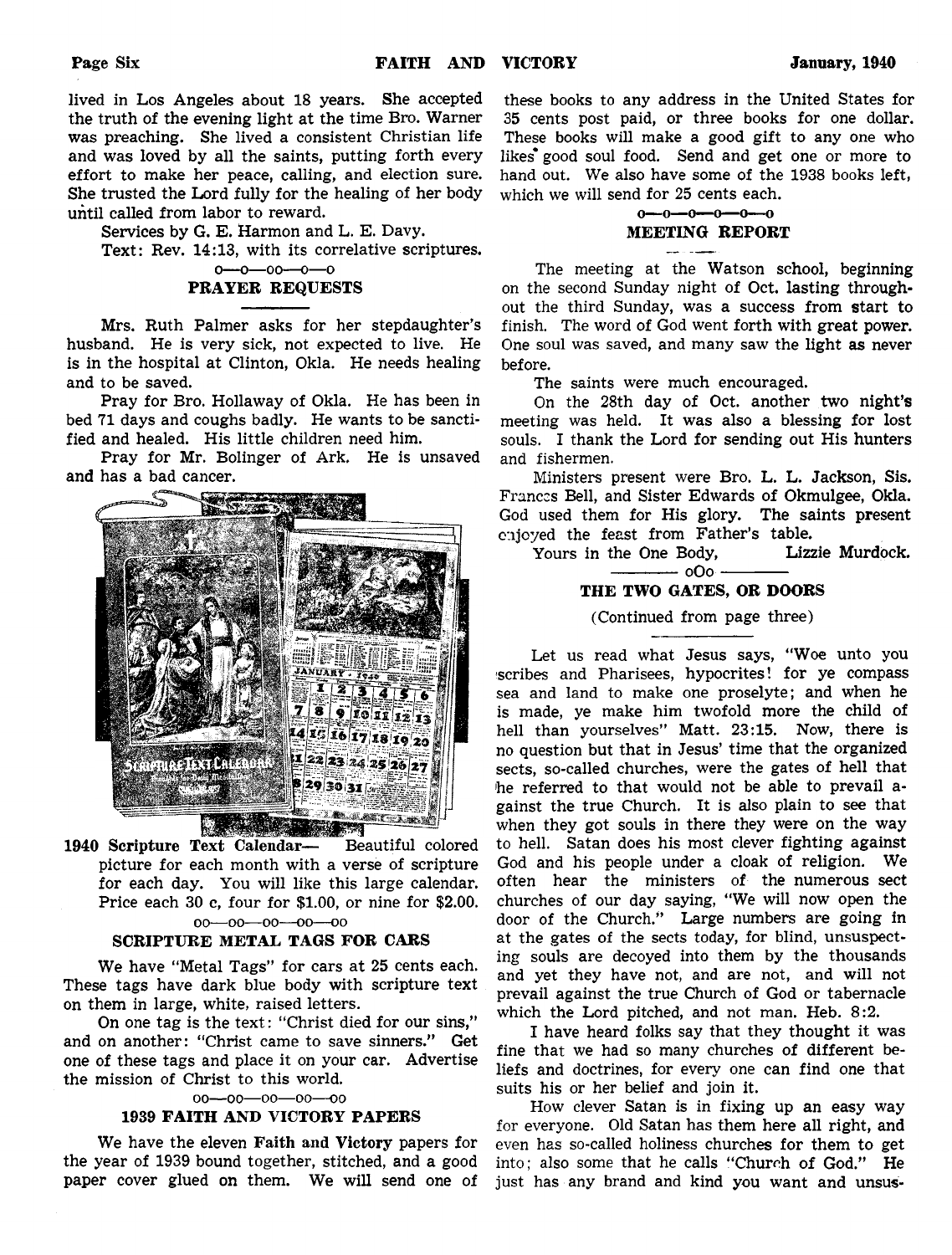**pecting and unlearned souls do not seem to know that his churches are the gates of hell Once you get in there he so poisons the soul with false teaching and wresting of the scriptures that one gets into a stupor or daze, and if the Spirit of God tries to convict them then, Satan will whisper to them, "You are all right, you belong to the Church," thus the poor soul is lulled to sleep again and travels on toward hell with a profession of religion.**

**The Spirit of God is in the world, and he is faithful to convict souls of their need of getting right with God, and just as soon as they become alarmed a little, Satan has his agents on hands to invite them to "join our church," promising them life and heaven in the end when in reality it is a gate-way to hell.**

**When the prodigal took his Father's goods and went into a far country (Luke 15:13) (A far country represents people far away from God), he soon experienced a famine in that country, and he was in want. He awoke to the fact that his soul was starving to death. In his desperate condition he went and joined himself to a citizen of that country. (These sects are citizens of this country). The citizenship of the saints, the truly saved people, is in heaven, and they are not of this world, even as Christ and the disciples were not of this world. He was sent out to feed swine (people with dirty, filthy, hoggish souls). He would fain have filled his belly with that which the swine did eat (with that which his soul preferred not). Being in this condition, he finally came to himself and began to look to the Father, and with a repenting heart he came out of that thing, confessed his awful sin directly to the Father, and found great mercy and compassion. He came into the true Church of God in the true way, which is by repentance and faith in God, and the Father took him to the house, put shoes on his feet, a ring on his hand and brought forth the best robe and put it on him. He made a new creature out of him, for he said that he "was dead, and is alive again; and was lost, and is found."**

**Dear soul, you who have been decoyed into some sect, there is hope for you if you will come to yourself and will hear the voice of God calling for you. Read the latter part of the sixth chapter of 2 Cor. The voice of God through the scriptures is calling for you to "Come out from among them," do not touch nor abide there and he will receive you. He will be a Father unto you and you can be his son or daughter. God has never told us to join ourselves to the citizens of this country, but to Join Him alone, just abide in him.**

**Babylon is a symbol of confusion, and certainly these multiplied sects with their different doctrines** and teachings are a mess of confusion. God is call**ing to souls in them, saying through John the Revelator: "Babylon the great is fallen, is fallen, and Is become (already) the habitation of devils, and the**

**hold of every foul spirit, and a cage of every unclean and hateful bird." Rev. 18:2. In the fourth verse he says, "And I heard another voice from heaven saying, Come out of her my people, that ye be not partaker of her sins, and that ye receive not of her plagues."**

**If you are in there and you really love the Lord, the true God, this voice is to you.**

**The scriptures say, "Hell has enlarged herself" (Isa. 5:14); and it seems so in these last days, for thousands upon thousands are going in at her gates and many that once had light and knowledge have cunningly been deceived and Satan has woven a sect around them and have them in his slimy pen. But for all this, the gates of hell are not prevailing against the true Church of the living God, for there are some who will not join the "citizens of this country," but will abide only in Him and keep separated from this old sin-cursed world. Their life is from God out of heaven; and that life, which is the Holy Spirit in the soul, will put on a glorified body and live with God forever. —Fred Pruitt.**

#### CORRESPONDENCE

**Natchitoches, La.—Bro. and Sister Pruitt, Greetings of love to all: The Lord is wonderfully blessing me. I still have a mind to live for Him and pray through. This is a wonderful blessing in these last days. If I have nothing else in this world but this, it is all I need. Praise our Lord for it all!**

**This morning while reading in the book of Amos 8:11-13, it made me truly thankful for the Lord, also my heart was grieved for lost souls, especially my neighbors for whom I feel a special concern. It seems like this time is approaching fast from what I understand it. Dear saints, I am having a hard fight with Satan and his works. Please remember me in prayer at all times, that the Lord will make me strong to bear whatever He wants me to bear,** and that I may acknowledge Him in all my ways **that He may direct my path. May the Lord ever bless all workers in His gospel at the printing shop, and elsewhere, and give great encouragement, is my prayer. Sidonia Benjamin.**

#### $0 - 0 - 0 - 0 - 0 - 0 - 0$

**Dear Brothers and Sisters in Christ, and unsaved Friends: I want to tell you what the Lord has done for me. I am glad I turned from sin and sought the Lord. He saved me from sin, and healed my heart that was broken and sad on account of sin. The enemy of my soul had me bound down, trying to mate me think I had to sin, and that there was no way out of it. But the dear Lord understood my heart and knew the longing there was to be free. He gave me hope, and I felt there was some way. When I decided I was going to turn from sin no matter what I had to bear, the Lord was ready to help me. When I wanted salvation more than any**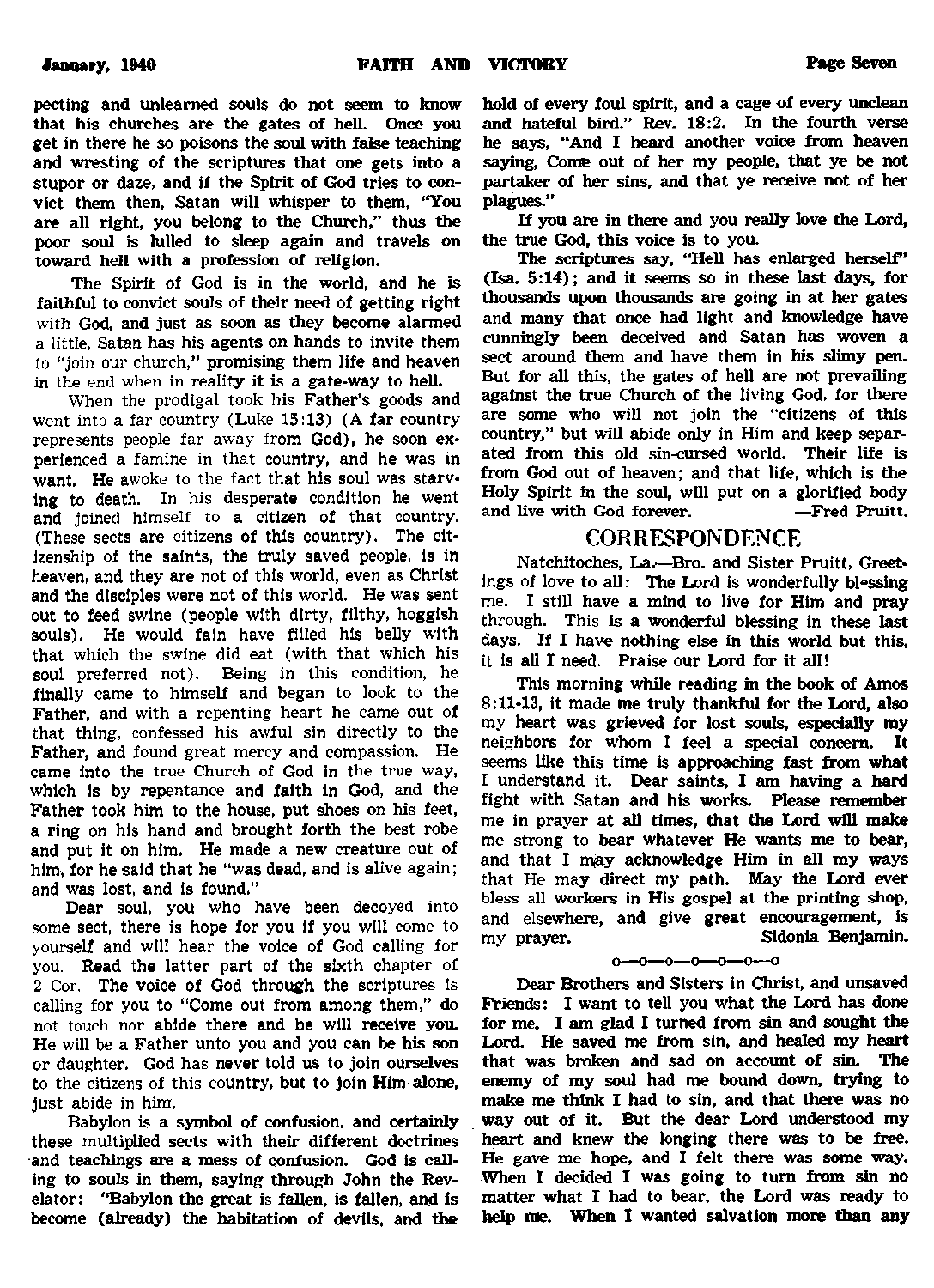thing else in the world, He saved my soul and gave me peace. He healed my heart that sin had broken and gave me deliverance from sin. Dear ones, I never can do enough to repay the dear Lord for what He has done for me. If anyone reads this who is sad in sin and discouraged; do not despair. Take hope and courage, Jesus is ready to keep you. He is a friend to everyone. No matter what your trouble may be, Jesus knows, cares and understands all your sorrows. He came to heal the broken hearted. (Luke 4:18.). Come to Him and He will change your heart and life and make you a new creature (2 Cor. 5:17). The trials, persecutions, and all we bear when living for the Lord are nothing compared to the sorrows and troubles (hat sin brings, for we have Jesus to help and comfort us. I have trusted the Lord for soul and body ever since He saved me, which was Dec. 13, 1920, when a little past twelve years of age. I have had trials, persecutions, and afflictions but through all I have trusted Him and He has always given me strength. No matter how dark things may seem, or what may come across our pathway, Jesus is always near to help the child of God, and has promised we will never have more than we can bear. Dear, brothers and sisters, be encouraged. When all looks dark, then we can look for help from above. He can then teach us to depend alone on Him.

The Lord healed me this summer. I suffered so much with my stomach and head. Sometimes I could hardly go about my work and part of the time I was too sick to work. I wrote for prayer, and the Lord has wonderfully healed me. I am thankful for the prayers of God's children. I still suffer in some ways though, and ask all of you to pray for me to be healed of all afflictions; also that the Lord will direct my life.

We had a good meeting here this fall. Brother Geo. Stephenson preached the truth straight and plain, and in love to lost souls. We know the Lord sent him. Three precious souls claimed salvation. Pray for souls here, and that His ministers be sent here again to teach more of the truth to souls.

May the Lord bless and encourage His children, and may the unsaved be encouraged to come to the Lord is my prayer.

A Sister in Christ, Becky Brown.  $0 - 0 - 0 - 0 - 0 - 0$ 

Orlando, Fla.—Dear Brother Pruitt: The good Lord bless you abundantly in soul and body and let the work of God continually go on from your office and many souls be brought to Him. The Lord is still with us, and He helps us through all tests and trials which arc surely many. I was sick for a few months and my mind gave away. I could hardly remember anything. First I got it in my legs, in such a way that when I would drive to Orlando I was not able to walk one block without resting, so I had my brother who lives twelve miles from us to go the same day and do my shopping for me. We kept on praying and holding on to God. I opened the Bible and read Isa. 57:18 where the good Lord says: "I have seen his ways, and will heal him." This encouraged me and I thanked the Lord for it. He healed me the same day. The next day I went to the city. My brother, Emil, was waiting for me. I stepped out of the car and went with him. He looked and did not know what to say. I told him that the dear Lord had healed me and he could not deny it, but my body was so weak that I could not do any work. Then I read in Isa. 58:8, "Then shall thy light break forth as the morning and thine health shall spring forth speedily." Praise the good Lord, He fulfilled his word exactly as he said. I shall never forget this as long as he lendeth me breath. But I have a poor tomach and we have been praying so long already but I can not get the victory over it. Whatever I eat will not stay with me. Help us pray that be dear Lord will deliver roe from this sickness.

We have been praying that the dear Lord will take us out of here. We prayed for the Lord to send us a buyer so we could sell, and surely enough the good Lord sent us a man who bought the place.<br>Yours all for the Lord. Fred Stahnke

Yours all for the Lord,  $0 - 0 - 0 - 0 - 0 - 0$ 

Boley, Okla.— To the Saints Scattered Abroad: This leaves me saved with a desire in my heart to live for God. The Lord is all I need in this life. A few weeks ago, I was blessed to motor to my native home with my father and sister, down in the extreme southern part of Alabama. While there, I lived for God. The Lord gave us a safe trip to and fro, a distance of 3800 miles. My father is saved and testified to the Lord's healing power.

While away, I attended a meeting. They are all busy working for God. It put a deep stir in my heart to come back and do more for the Lord than I have ever done before. Pray for me, that I will ever do whatever my hands find to do.

Your saved sister in the one faith, Ora Allen.

 $0 - 0 - 0 - 0 - 0$ 

Dear Sister Pruitt and the Dear People of God. May I Greet Each and Every One of You in Jesus' Dear Name: Today finds me still saved and doing my best to dig deeper every day. I just want to tell you how God has heard and answered prayer for me. Two weeks ago I had a very bad sick spell. Husband insisted on sending for the doctor. To keep from trying him I consented. He doesn't understand the Bible. The doctor said I had gall bladder trouble and a gall stone. I would drag about for a day or so at a time and then have another bad attact. The last one I had, I gave up to die. I told the folks I had begged to stay with husband and the two babies a while longer, but if my time had come to die, I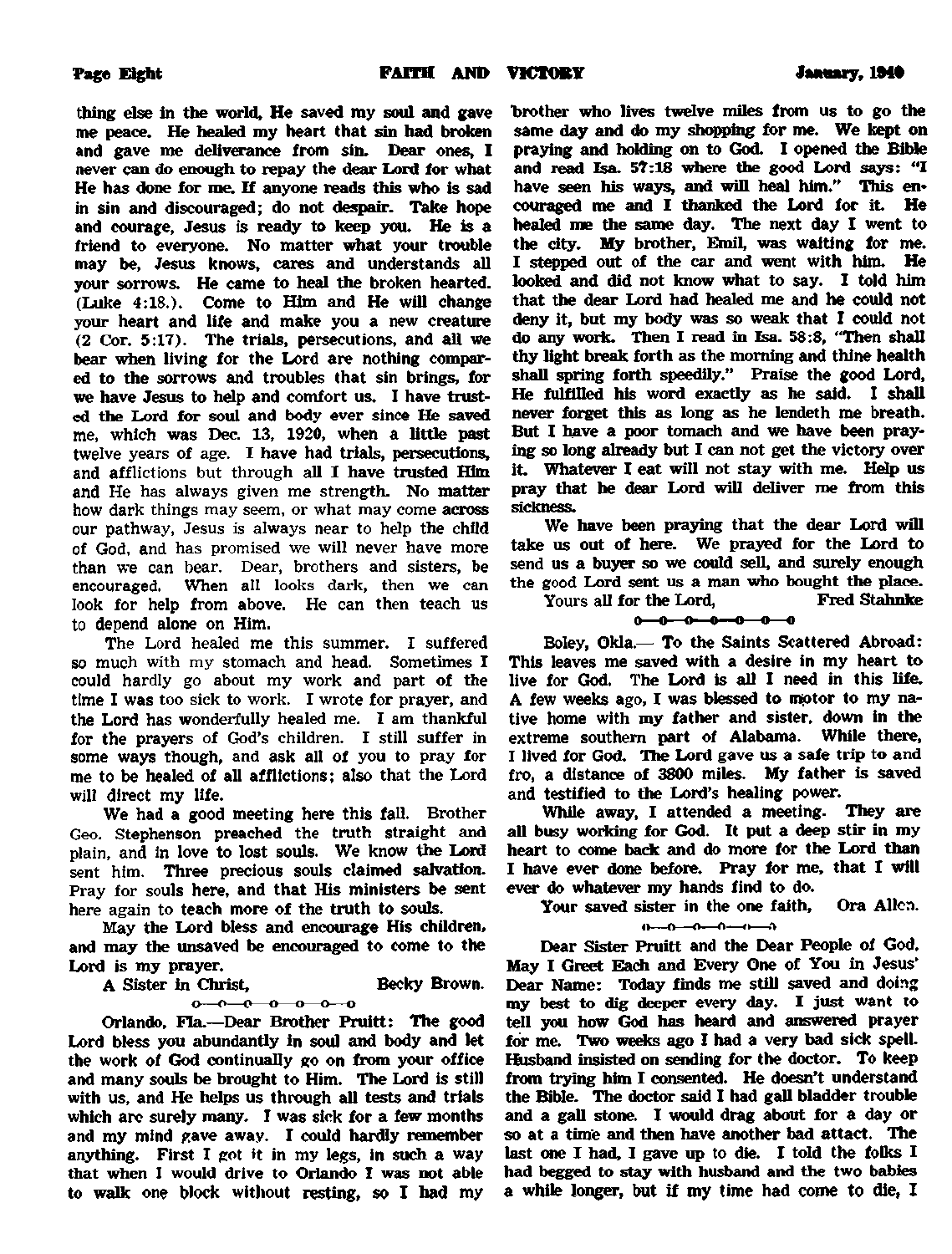would say yes, for the Lord to take me for I was **tired of suffering so bad, and if God could get glory by taking me, I'd say Amen. Husband wanted to do more for me, and insisted that I go to the hospital and have an X-ray made and if necessary, be operated on. I was lying on the bed in great pain and misery. I couldn't be still. While he was at the phone getting everything ready, 1 was praying. I said, "Dear Lord, I am ready and if you want me, take me now. If you can get any glory out of me staying, heal me so I can work and take care of my babies." The neighbors had gathered in to help me. One of them said that I must be getting better because I had ceased groaning. I told her that I was. By the time they got ready to go I was ready too. and walked out to the car and got in. I was weak but the great pain had stopped, thank God. I knew God's people were praying for me for I had dropped a card to Bro. Strech and Sister Pruitt, requesting prayer. I knew the answer had come. I am still weak in body and ask all the saints to pray that God will completely heal me of this awful thing, for I know He can. I know the devil will come along to try to make me think it isn't healed, but by God's grace and help, I am trusting God. It is so wonderful how God can hear and answer prayer. I ask all of you to be agreed with me that I will never be bothered with the thing again.**

**Pray for husband for he is a fine man.**

Yours in Jesus' name.

**o—o—o—o- o—o**

**State Reformatory, LaGrange, Ky.— Faith Publishing House, Dear Sirs: Having just read your tract "Whosoever" and becoming profoundly Interested, some fellow-inmates and I are sending this letter in the hope you will send the fifty samples of different tracts; also, the paper "Faith and Victory."**

**Praying the blessings of God upon you and this work, I am sincerely yours, Willie Robertson.**

 $0 - 0 - 0 - 0 - 0 - 0$ 

**Hammond. La.—To the Dear Saints Scattered Abroad. Again We Send Greetings to You in the Precious Name of Jesus: It has been some time since we testified through Faith and Victory paper, but we feel like doing so this evening. So glad we** can say that we are still decided for heaven, bat**tling against wickedness and doing what little we can to warn souls of the wrath to come.**

Last Sept. 4th we left home to be in meetings, **holding the first meeting at Anthony, Kans. where Bro. and Sister Ostis Wilson have the oversight, and remained there three weeks. The Lord wonderfully blessed our souls while there and feel that good was done, several came to the altar for spiritual help, and we left the dear ones there encouraged. We learned to love these saints and trust that each one proves faithful to the Lord. Then we held a two**

**weeks' meeting at Guthrie, Okla., where Brother Pruitt lives, and we felt the sweet spirit of unity too. and trust that good was accomplished. From there we werit to Lahoma, Okla., where we spent two weeks in meeting. Several came to the altar, and we left the saints there greatly encouraged. That was our first time there and about everyone was strange to us, but how we felt knit to those dear ones and seemed hard to leave them. Sis. Margaret Eck has done a good work for the Lord there and we pray the Lord to make her a continued blessing. We would be glad if more Holy Ghost ministers would visit them for that is a very precious congregation. Sister Margaret is a young minister and needs our prayers and cooperation. While there we stayed in Bro. Dan Eck's home and the children who were not saved gave their hearts to God during the meeting,** and we left the whole family living for the Lord**eleven in all. Not often do we go into such homes, where the Lord reigns supreme. From there we went west and soon met with some of our relatives whom we had not seen for quite awhile. I had not seen my sister in Denver for over twenty-five years, and I thanked the Lord again and again for that privilege of seeing her one more time this side of the grave, for I had so often prayed and longed to see her. Ray also visited his home country where he spent part of his childhood and saw two sisters and one brother, and visited his mother's grave for the first time in about 27 years. Soon we reached McDonald, Kans., where we had two services and stayed in dear Bro. and Sis. Koehler's home and found them precious saints of God, also the dear ones residing in McDonald. Then we went to Kansas City, Kans. and visited Ray's oldest brother whom he had not seen for twenty years: also had one service with the dear saints there in Sis. Nichols' home, which was so refreshing to our souls. God bless them. We came south and stayed with my brother at Carthage, Mo. a day and night, then spent one night with Brother and Sister Strech at Neosho, Mo. for the first time. We attended the young people's meeting there for a short while which encouraged our hearts to see the young folks putting forth an effort to be more enlightened on the word of God. I would be glad if more could get together and study the Bible as they did. We found Bro. and Sister Strech feeling better in their bodies, but not strong yet, especially he. They promise to be with us in our winter meeting, beginning Dec. 25. and trust the Lord will work it about so they can. Coming home through Ark. we had our first car trouble when the water pump gave way. We also stopped near Jena, La. with th? dear saints there for one service and visited Bro. and Sister J. N. Murphey who seemed to be encouraged. The next day we reached Mr. Bums' home where Sis. Perkins lies bedfast with paralysis for several months now. She**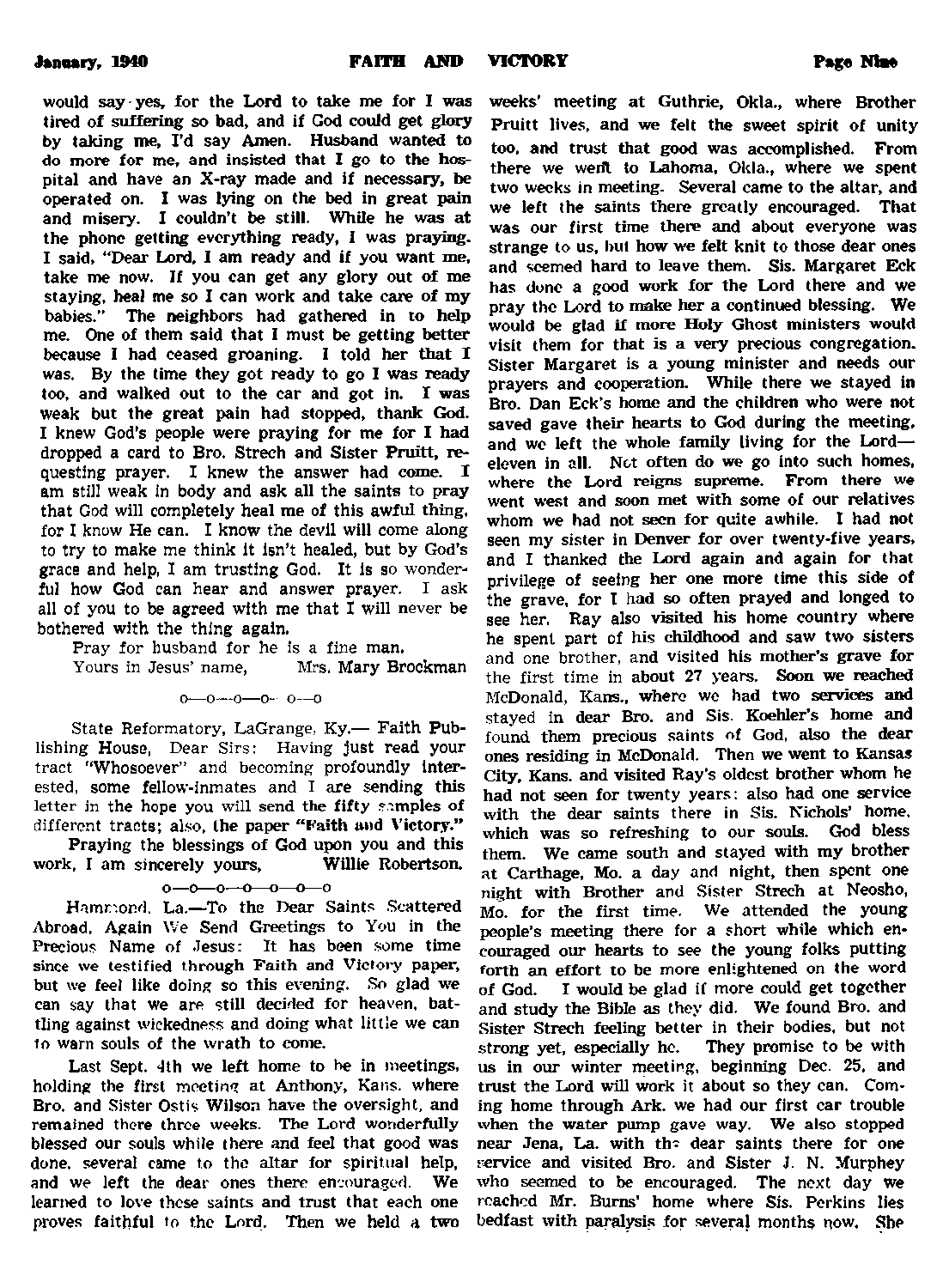**is one of the old-time saints and a very precious sister who needs our earnest prayers. Also pray for her dear daughter, Mrs. Bums, who so tenderly cares and watches over her mother. We spent that night** in the home of Bro. and Sister Harry Jackson of **Batchelor who are true saints of God and are zealous to get the truth to the people in their community. Next day, Nov. 18, we reached home and found the dear saints getting along well and how glad we were to see them. They welcomed us with a grocery shower which made us feel so unworthy of so much love. Found the work getting along well, and that the Lord had sent a brother minister to the Kentwood congregation from the state of Ala., who expects to reside there as long as the Lord leads. We were glad to meet him, as we had prayed the Lord to send scene devout saint among them who could help expound the word of God, if it were His will. The Lord is also raising up two young ministers there, brethren. We are burdened to see the work of God move on and call forth consecrated workers for there are many precious souls still to glean out before** Jesus comes, and they need some one to tell them **about the truth.**

**We surely thank God for the privilege of meeting all the dear saints whom we met on this trip and pray that He may keep them encouraged. We met a sister at Guthrie, Okla., who in the past was healed of diabetes gangrene and we urge her to write her testimony for the encouragement of others, which we are sure must have been a wonderful miracle.**

**Ray and Katherine Key.** 

### **------------**0**O**0 **------------- An Open Letter**

**Dear Sister in the Lord: May God bless and comfort you in all good words and works is my prayer. I received your letter the other day and was glad to hear from you and to know of your interest in the truth and the oneness of God's people. I have read over your letter with interest and believe you to be sincere and earnest in all you write.**

**I note that you say, "Evidently there is something that keeps us apart;" and yon want to know what it is. I say, yes, there are things that keep us apart, because the Gospel Trumpet people as a body have drifted far from the original teaching that made** it a distinct people, separate from sectism. It is **true that they teach many doctrines that the early reformers taught; and it is also true that they teach and practice many more that they did not teach nor practice. A great many of the congregations of the Trumpet are so worldly in dress and in participating of the things of the world that you cannot tell them from the most formal and cold sects. To endorse the Trumpet movement, you are compelled to uphold such also, which is an abomination in the sight of God.**

**The Trumpet formerly taught, up to about the year of 1910, that all unnecessary articles of dress**

**is adornment—which is correct. But since that time they have gradually yielded to adornments and worldly attire until now there is almost no restraint on it at all. If a preacher does cry out against it, there is no weight to his talk for he generally has some adornment on himself. They formerly taught that it was wrong to be in double marriage, but now they uphold it and some of their preachers who are in good standing have two living wives or vice versa. They used to teach against the ministers having and owning the titles "Reverend," "D. D-." etc. These titles were condemned as belonging to sectism and very improper for an humble minister of God to own; but now they are all "Rev." and some are "D. D.'s" They formerly preached without a stipulated salary and went where the Holy Spirit led, regardless of whether there was any money in sight or not. They, or a great many do not do that now, but must have a salary, and the evangelist must know that he will get so much to hold the meeting.**

**They used to teach against "Bible Schools" as a strong mark of sectism, which was right; but now the big thing is the Bible School where they are educated to preach and taught just how to gesture; and when they come out the young minister must have a place even if some proved Holy Spirit filled minister has to step down and out. From what I have been told by parties that attended there for several years, the spirituality in that place is at a very low ebb, and (he minister is likely to be worse off when he leaves than when he went there—I mean spir**itually speaking, for he may have more "stuff" in **his head. They have "Pulpit Comittees" now, and the Holy Spirit is not allowed to put the minister In the pulpit with a message from heaven. Again, at one time they denounced (he sect book where names were kept, but now they have a substitute in the way of a "Year Book" and unless the preacher has his name in the year book he is not allowed the pulpit, unless it be on rare occasions. They must be marked at Anderson to be in good standing. All these things and many more is what makes division between us and them. We are not of the world even as Christ and his disciples were not of the world, but these folks throw their arms around nearly all manner of worldliness, and either practice, endorse, or tolerate it. To get closer to God you win get further from the world and more like Christ. They teach many things (hat sound good, but do not practice it. I say, shame on the hireling ministry which they uphold. Another thing, they are forcing the tithing system upon their members, which if done because of force or pressure would not be accepted by the Lord. The only service that God accepts is free-will service, which is prompted by divine love in the soul. If one by his own free-will choice sets aside a tenth of his earnings, being prompted by divine love in the soul, and gives it as the Spirit directs, and not**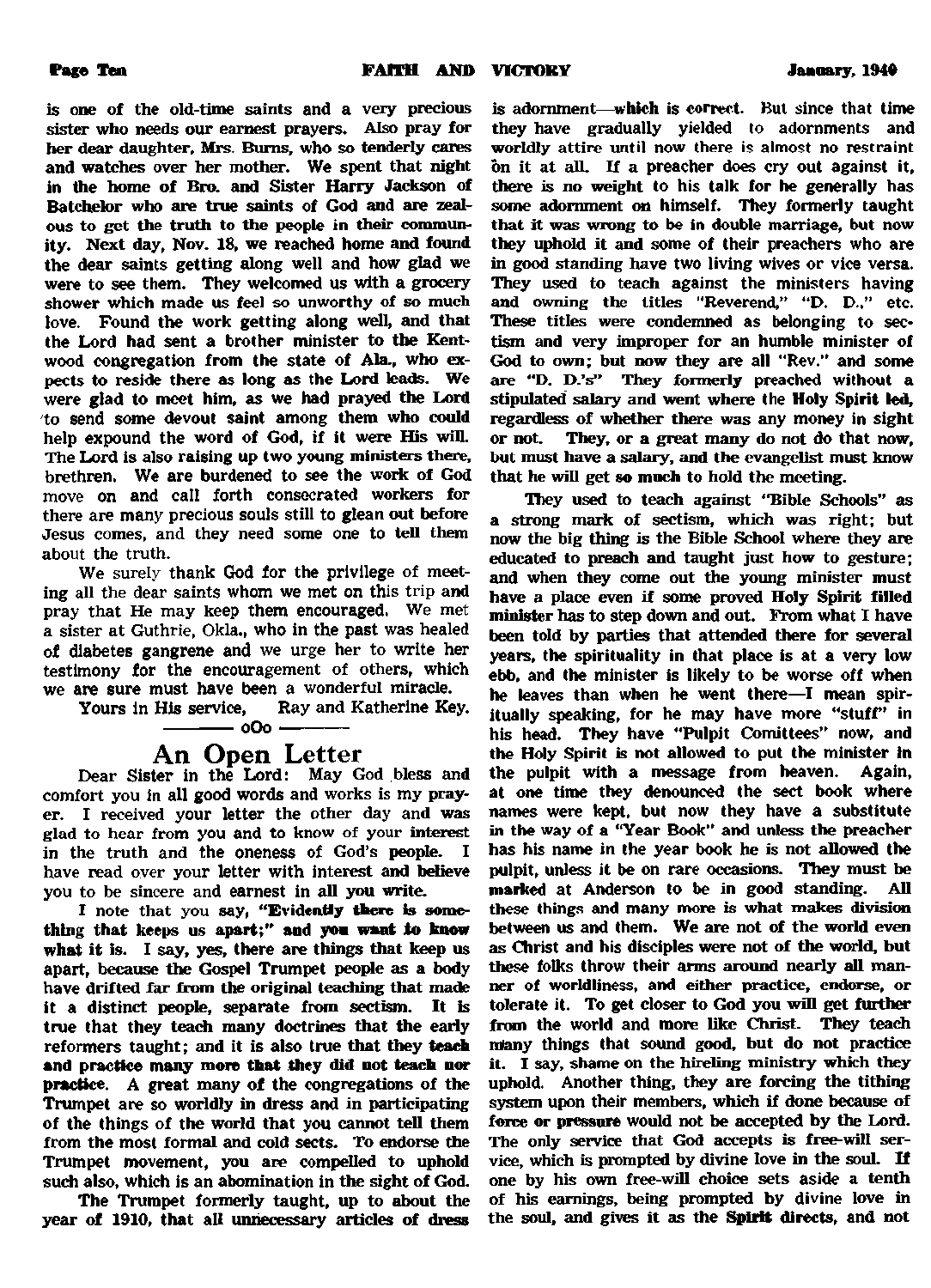**just where some covetous preacher or board may tell him, I am sure that God would bless that soul and he would, no doubt, give even more than that because of favors and blessings of God upon him. But to force such upon souls is a law spirit which is foreign to the spirit of Jesus. Jesus says, "If ye love me, keep my commandments." Under the law they forced them to do under penalty of death. I have heard from good authority that one of their ministers exhorted the brethren to have them to a\* gree to tithe while at the altar.**

**Dear sister, I, being free from this Gospel Trumpet organization and having an opportunity to closely observe its workings, can easily see that it has been gradually molded into one of the most deceitful sects in existence today. However, there are young ministers and many lay members in this organization that are not responsible for the corruption that exists, who are, no doubt, saved to all the light they** have; but God is calling them out of her. **should flee the ruin and not take with them a "Babel stone."**

**We have written plainly to you about these things as our manner is, for we believe you to be a person of good, sound judgment who will not take any issue until you have thoroughly Investigated the matter and know for yourself; and that you will not take a preacher's story about it, whose affections are in the thing; for you know that Jesus said, "If the blind lead the blind, shall they not both fall into the ditch?" And He says again, "If therefore, the light that is in thee be darkness, how great is that darkness." It is sad to say, but observation and the Spirit makes me know that many of the leaders of his organization have deteriorated to this stage and have made themselves unfit and unsafe for saints to follow. The love and unity that Jesus prayed for in the 17th chapter of St. John can only exist among those who are fully separated from this old world. Their citizenship must truly be in heaven and they, not of this world even as He and the disciples were not of the world. Those who join them**selves to the citizens of this country will soon find **themselves in the condition that the "prodigal son"** got into. Their soul will famish for lack of the vital **soul nourishment.**

**Dear one, I assure you that I have written these lines with divine love for souls and a heaven-bom burden for the oneness and unity of God's people. May I hear from you again after you have done some personal investigating.**

**Yours in the Beloved, Fred Pruitt. -----------** 0**O**0 **------------- Has Your Light Grown Dim?**

**Along our sea coasts lighthouses are stationed to guide mariners. They throw out a brilliant light,**

**and are visible up to thirty miles from a ship's mast. How faithful the lighthouse keeper is in keeping that light burning brightly through calm and stormy** nights. If his light fails, some ship may be wrecked.

**Matt. 5'16 says, "Let your light so shine before men that they may see your good works and glorify your Father which is in heaven." We are lights along the shore of the sea of life. Souls are depending upon us for guidance. If our light fails, some soul may be eternally lost.**

**The five foolish virgins allowed their supply of oil to run low. When the bridegroom appeared they were left outside. 2 Cor. 4:16— "The inward man is renewed day by day." We cannot afford to let our supply of oil run low.**

**"Oh, just think how In death you will feel,**

**With the light growing dim In your soul.**

**Ah, how lonely 'twill be, oh, how still,**

**If the light has gone out in your soul."**

**The words of that song brought sadness to my heart to think of many who once knew the peace and joy of salvation and lost it. Let me ask, "Has the light grown dim in your soul? Did you ever try to find your way about in the dark with a very feeble light? Do you remember how you didn't see that small obstacle and stumbled?**

**Has your light grown dim? Is it burning as brightly as the day you found the Saviour? Would some friend who is watching your life stumble in trying to find the way? "Examine yourselves wheiner ye be in the faith." 2 Cor. 13:5. —Fern Fortner.**

**------------oO o-------------**

# **Purity of Gai's Salvation**

**John said, "And I saw another angel fly in the midst of heaven, having the everlasting gospel to preach unto them that dwell on the earth, and to every nation, and kindred, and tongue, and people." (Rev. 14:6)**

**The very origin of God's divine plan to redeem fallen man from sin originated in heaven, God's throne; hence it must be pure ar He is. It was to be given to all nations, tongues, and people; was universal in its work; and was eternal, or everlasting. Time does not change it from its purity, even though men, laws, customs, and creeds may change and have changed; yet God's divine plan is as unchangeable as God.**

**The Gospel was good news: and when people believe it, it becomes a mighty power to eradicate sin from the heart. It becomes a heart cleanser (Zech. 13:1); with the heart man believes to the saving of the soul (Rom. 10:10).**

**The Gospel does two things: It shows how to** be forgiven, and it shows how to get rid of sin in **the heart (Ezek. 36:25-27).**

**Jesus said in the beginning of his ministry,**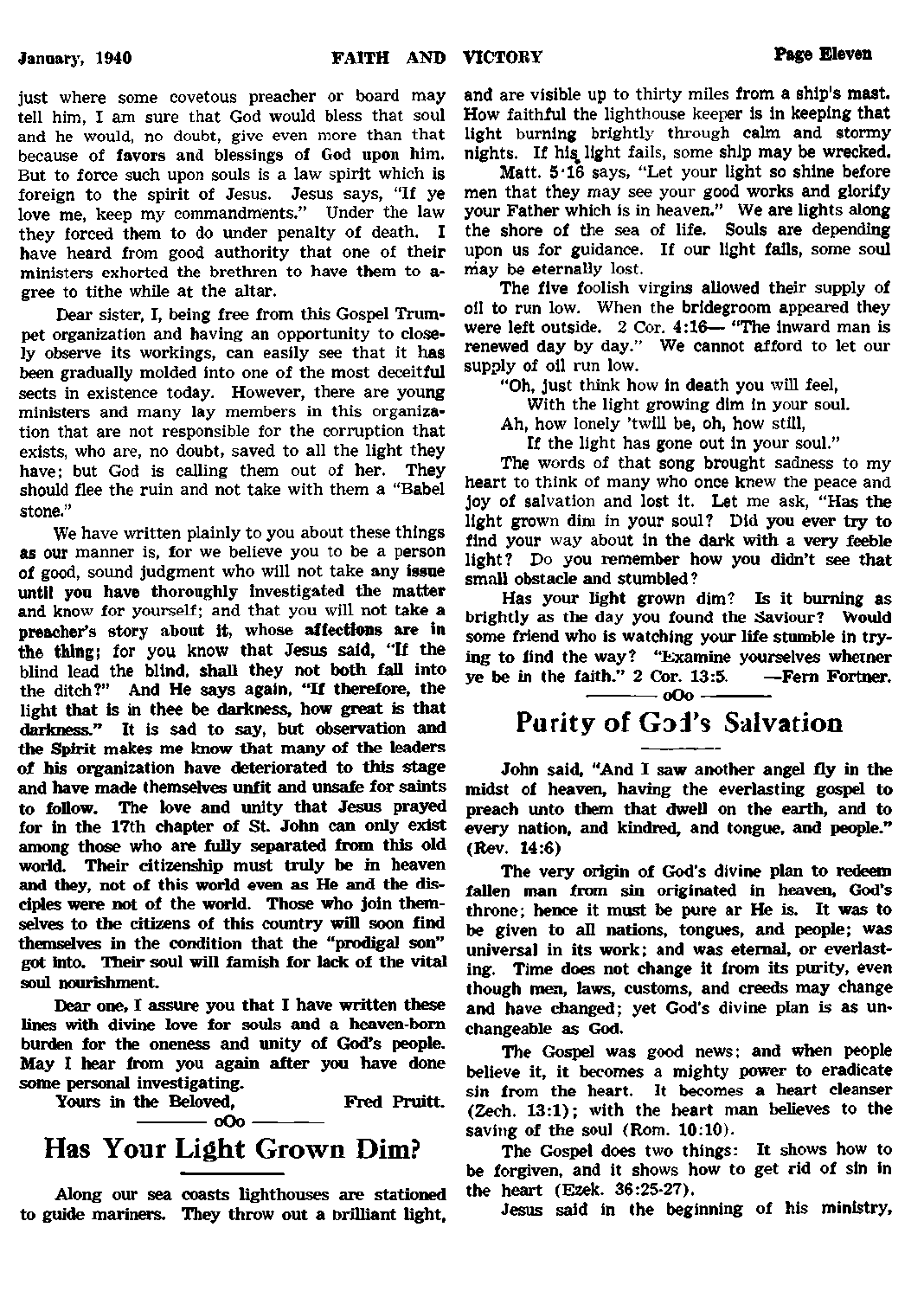**"Blessed are the pure in heart for they shall see God" (Matt 5:8):and Peter found out that both Jew and Gentile could have the same kind of sal\* vation, and that God was not a respecter of persons: "And put no difference between us and them, purifying their hearts by faith" (Acts 15:9). The foundation principle of God's great salvation was heart purity; hence a pure life, pure words, pure thoughts, considering the love of the Father which was so deep that we could even be a son of God and with that hope in us of seeing Him as He is. "Purifies himself even as he is pure" (I John 3:3).**

**Oh. if men's hearts were actually pure, but little trouble would exist among us; and if any should arise through misunderstandings, how easy it would be to fix! Thinketh no evil, and is easy to be entreated, full of love, no deceit, no hypocrisy, not easily provoked, full of good fruits—a congregation of this kind is the real Church of God, not a counterfeit; and also would be in full view—a church on earth, seen of men, whose builder and maker is God, Jesus purchased this kind of a church with his own blood and this church is as pure as Jesus Is pure; for he is its founder, and it represents his body here on earth. Individuals compose his body, the church. Purity of individuals make a pure body—as pure as Jesus was when he walked the shores of Galilee, yea. when he hung on the cross and bowed his head and said, "It is finished." When here on earth He walked in His own natural body. After leaving the earth, He now walks in people whose hearts are pure. The Psalmist cried out, "Create in me a clean heart, oh God; and renew a right spirit within me" (Psa. 51:10). The sweet singer of old felt the need of a dean heart and a right spirit. The need of the present hour is messengers who have a pure heart to teach a pure gospel, so that men may get a pure salvation. God's salvation makes dean lives; and when thus, his dealings will be pure, his motives pure, and his word will be true. He will fulfill his obligations even to his own hurt, financially or otherwise.**

**When Jesus comes in the air. He will be coming for a purpose; that is, to catch up His pure bride to take back with him to heaven. None but the pure will go with him; the other kind will have to hear the sad words: 'T never knew you, depart from me, ye that work iniquity." Reader, none but the pure in heart shall see God. The pure in heart comprise a pure church and this pure church is going to a pure place prepared by Jesus (John 14:1-3). No one whose heart is filled with pride can be pure, and is not in this pure church for God even hates a proud look: hence to look proud is out of harmony with God's demands; not only nride. but anything that defiles or spoils the reflection of the loving, wire character of Jesus Christ. When the beauty of the soul is marred, it is then not the handiwork of divine**

**creation, not a true representative of God's purity, and does not reflect His workmanship (Eph. 2:10).**

**The cause of division is impure hearts. Elements ih&t foster division never come from a pure heart. All kinds of innovations, and such, come from a principle in the heart whose motive is the praise of men. A feeling of desiring to be great comes from an inflation of heart. When one hears statements that tend to boost his good qualities and belittle some one else, and he finds secretly a great delight, beware! that feeling never came from a pure heart and needs to be crucified—affections, lusts and all else with it.**

**In conclusion, let us each examine our own hearts, search out every hidden corner, search out the motives and see if our hearts arc pure. This will help us individually and cause the church to become in better working order— and remember, none but the pure shall see God.**

**—E. M. Zinn**

## **---------- olio — I'd Rather**

**I'd rather be a beggar man And keep my conscience clear; Than wear a royal diadem And always live in fear.**

**I'd rather give some of my means To those who are in need; Than live a selfish, sinful life And to the devil heed.**

**I'd rather quit bad habits here And strip for heaven's race: Than have them to the Judgment brot, And stare me in the face.**

**Td rather ask forgiveness here If I have wronged a man; Than lose the title to my home, In upper Canaan land.**

**Td rather pay the grocery man And all the bills I've beat; Than face a sin avenging God, A.nd hear the doom Td meet.**

**Td rather be a child of God I'd rather help His praises swell; I'd rather make my home in Heaven; I'd rather not go to hell.**

**Erie E. Forbes**

**Send 25 cents a'id get a metal tag to put on your** car and advertise the mission of **Jesus to this world. See add on page six of this paper.**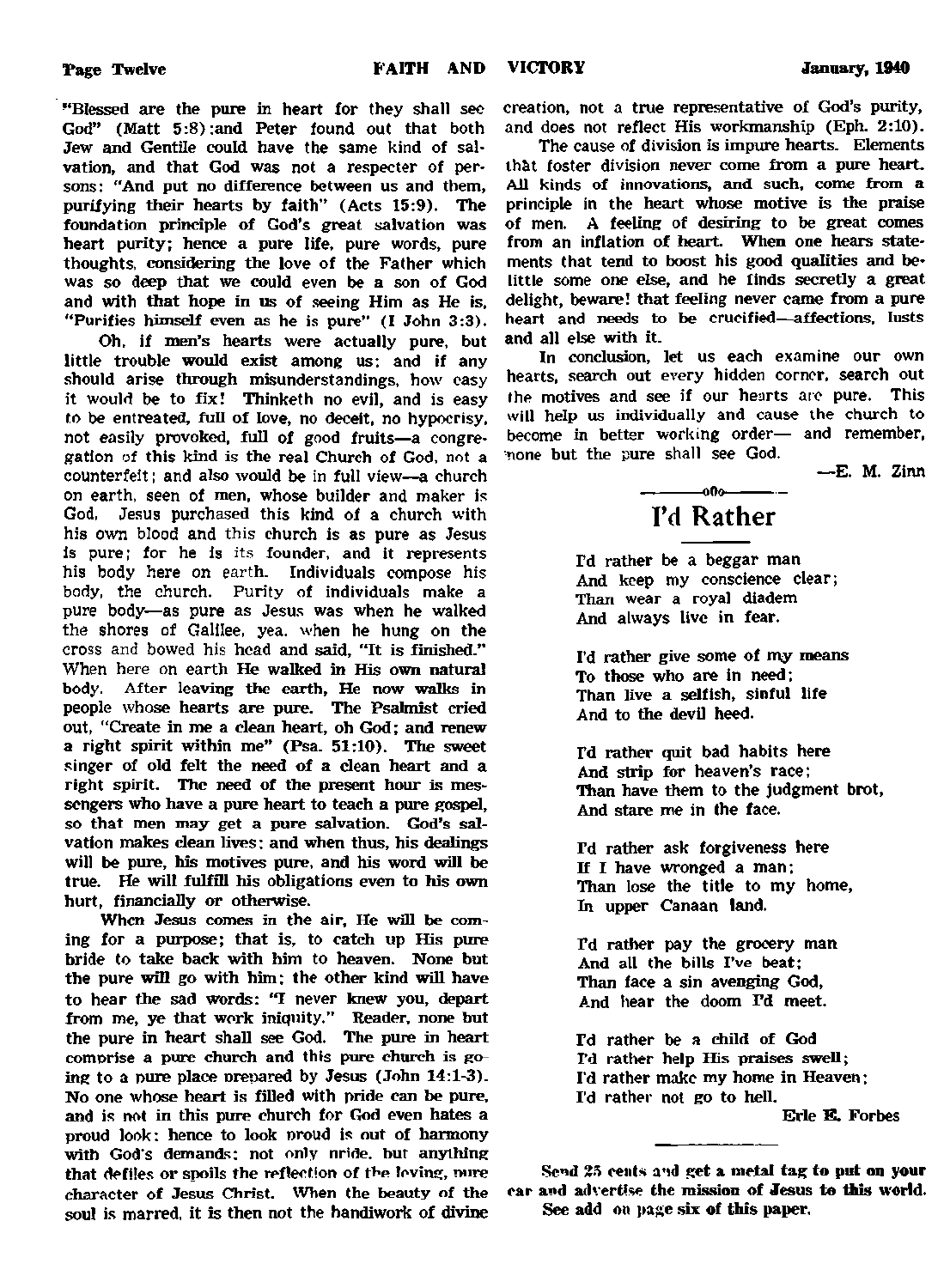**Charlottesville, Va.— Dear Saints: I want to thank and praise God for victory over sin. I am glad to say I am still saved and enjoying salvation. I get so much pleasure out of serving God. There** is a wonderful pleasure in serving Him. I have many **trials and temptations, but thank God, He delivers me out of them all. There are only a very few saved here, and I get so hungry for a good gospel message. I am praying that God will send us a true minister to preach His precious word, as there is not one here.** A **false one came here and scattered the flock, but I am praying that they will come back to the one fold, as God's word teaches there is just one body and many members. I thank and praise Him for showing me the one true way, for saving my soul and healing my body. I am glad I can trust Him to heal my body. I was a nervous wreck when I found the Lord. I took medicine all the time, but after I found the Lord I have not taken any medicine, and that was July, 1930. 1 had a leaking heart, but, thank God, I am a well and strong woman today and willing to do anything the Lord wants me to do. I am sorry to say that I am the only one in my family that Is serving God. Please pray xor my unsaved husband and family. They have a desire to be saved, but false shepherds have caused them to go from the truth. Pray for me that I stay humble at Jesus feet, and be a light to lead some one to Him. Mrs. J. J. Sprouse.**

#### $\mathbf{0}$   $\mathbf{0}$

**Dear Saints: Pray earnestly for my blind sister. She is losing her hearing, also the use of her body at times. She can't walk, also her speech is is affected, can't talk plainly. She is in a sad condition. She prays** so much but says she isn't saved. Pray that God will **give her an experience that she will not doubt. She promises God she will do anything He wants her to ,if He will save and heal her. She seems so earnest. Let us all think about what it would mean to be in this condition and take her case to the Lord in earnest prayer.**

Your sister, Becky Brown.

#### **o o o o u o**

**Good Pine. La.—To the dear Readers of Faith and Victory paper, I send greetings: May God bless you every one, both saved and unsaved. Those who are not saved are surely living under the blessings of God, but it's so wonderful to be leaning upon His strong and never failing arm and to know we are His child, and He, our dear heavenly Father, who, tho in glory seated, can hear the heart's faint whisper, and is rich unto all them that call upon Him. Blessed be His name!**

**Today finds me saved and happy in God's service. The Lord has surely been blessing in this place and Is doing much to encourage our hearts.**

**Sis. Katherine Simpson from Loranger, La. was here for a revival meeting which was blessed of God.** **The Lord surely used her in proclaiming the glad tidings of salvation. The saints were revived and encouraged. Several sought the Lord, and the children are so interested, some were saved. They surely need encouragement, oh! how soon they will grow up, and if properly cared for now, may become settled to live saved, as they grow older. God bless the children.**

**Also Bro. and Sis. Carver and sons have been a blessing to the dear people here. They were here part of the time in the revival, and come now when possible to with us. We thank God for them. We feel the Lord is going to save more precious souls here, and we are glad we can report victory.**

> **Yours, In God's service, Ruth M. Murphey**

|  |  | Roll of 5 Faith and Victory papers, one year\$ 1.00 |  |
|--|--|-----------------------------------------------------|--|
|  |  |                                                     |  |
|  |  |                                                     |  |
|  |  |                                                     |  |
|  |  | 100 papers each month, one year 14.00               |  |



**Order lesson Picture Rolls and Cards for Primary Class from O. C. Porter, 402 S. Second St., Guthrie, Oklahoma. The Sunday School Lessons for the other classes are in the Faith and Victory paper.**

**The Picture rolls and lesson cards are published for a period of three months at a time, so if your order is a month late you have to pay for that month any way.**

**The cards are four cents per set which consists of one card per pupil for three months. The picture rolls are ninety cents each. They also come by the quarter. If your order does not come promptly end as you ordered it, notify us at once for the order comes direct to you and we have no way of checking it.**

### **THE CHRISTIAN'S CONFESSION OF FAITH**

#### **Sunday, January 7,1940.**

#### **Dally Readings and Meditations Jan. 1 to Jan. &**

- **M. The Christian's Confession Matt. 16:13-24.**
	- **T. A Test of the Christian lJohn 2:18-25.**
- **W. Confession Unto Salvation Rom.l0:l-10.**
- **T. A Proof of Unity with God 1 John 4:7-15.**
- **F.** Another Confession by Peter Acts 4:7-12.<br>S. The Cost of Confession Matt 16:21-28
	- **S. The Cost of Confession Matt. 16:21-28.**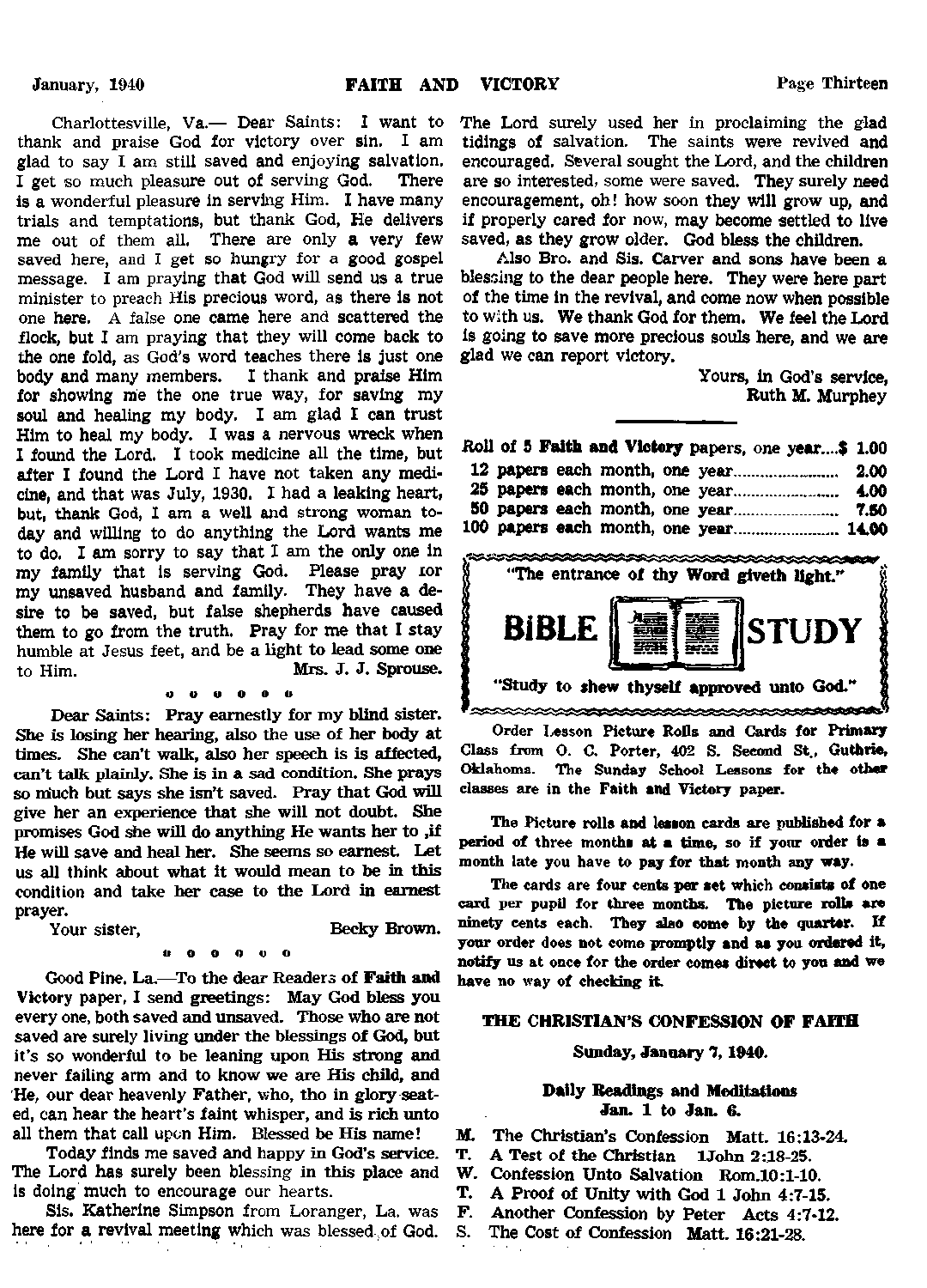**Printed Portion.......................................Matt. 16:13-24.**

**Matt. 16:13. When Jesus came into the coast of Caesarea Philippi, he asked his disciples, saying, Whom do men say that I the Son of man, am?**

**14. And they said, Some think that thou art John the Baptist: some Elias and others, Jeremias, or one of the prophets.**

**15. He saith unto them, But whom say ye that I am?**

**16. And Simon Peter answered and said, Thou art the Christ, the Son of the living God.**

**17. And Jesus answered and said unto him, Blessed art thou, Simon Barjona: for flesh and blood hath not revealed it unto thee, but my Father which is in heaven.**

**18. And I say also unto thee, That thou art Peter, and upon this rock I will build my church; and the gates of hell shall not prevail against it.**

**19. And I will give unto you the keys of the kingdom of heaven: and whatsoever thou shalt bind on earth shall be bound in heaven: and whatsover thou shalt loose on earth shall be loosed in heaven.**

**20. Then charged he his disciples that they should tell no man that he was Jesus the Christ.**

**21. From that time forth began Jesus to shew unto his disciples, how that he must go unto Jerusalem, and suffer many things of the elders and chief priests and scribes, and be killed, and be raised again the third day.**

**22. Then Peter took him and began to rebuke him, saying, Be it far from thee, Lord: this shall not be unto thee.**

**23. But he turned, and said unto Peter, Get thee behind me, Satan: thou art an offence unto me: for thou savourest not the things that be of God, but those that be of men.**

**24. Then said Jesus unto his disciples, If any man will come after me, let him deny himself, and take up his cross and follow me.**

**Golden Text: "Thou art the Christ, the Son of the living God." Matt. 16:16.**

#### **COMMENTS AND APPLICATIONS**

**Our past three month's lessons have dealt with different incidents in the life of Christ. Our lessons for the next three months are taken from Matthew's Gospel, and deal mostly with the closing days of His career upon this earth. His last messages and deeds are very important to His followers.**

**How do the opinions which the people had of Jesus when he was here on earth compare with their opinions of him now? No one but the true bornagain Christian who has had Him revealed to him by the Father, can really know who Christ is, and what His purpose was for coming to the world.**

**Different topics for discussion could be found in today's lesson, but emphasis is placed upon "Confessing Christ." "With the heart man believeth unto**

**righteousness; and with the mouth confession is made, unto salvation."**

**Why should we confess Christ to others after we have believed from the heart?**

**1. To be His witnesses. Some may not have heard about His power to save from sin. They may see a change in our outward life; but not understand the cause of the change; therefore will not give the glory to Christ who has caused the change, if we do not confess Him.**

**2. It helps us to be overcomers. We are told that the redeemed overcame the serpent by the blood of the Lamb and the word of their testimony.**

**3. To show gratitude for the blessings which He bestows upon us.**

**A Christian will confess Christ in actions as well as words. "Faith without works is dead." Peter's confession of faith was followed by Christ's invitation to the disciples to deny themselves, take up their cross and follow Him. Unless a Christian does this, his confession of faith will avail nothing. We are told to be doers of the word.**

#### **THE PROBLEM OF FORGIVENESS**

#### **Sunday, January 14, 1940.**

#### **Daily Readings and Meditations Jan. 8 to Jan. 14.**

**M. The Problem of Forgiveness Matt. 18:21-35.**

**T. God Forgives Us Eph. 4:25-32.**

**W. Forgiveness Enjoined Mark 11:20-25.**

**T. The glory of the Christian Prov. 19:1-11.**

**F. Joseph Forgives His Brothers Gen. 50:15-21.**

**S. Stephen Forgives His Enemies Acts 7:54-60.**

#### **Printed Portion .....................................Matt. 18:21-35.**

**Matt. 18:21. Then came Peter to him, and said, Lord, how oft shall my brother sin against me, and I forgive him? till seven times?**

**22. Jesus saith unto him, I say not unto thee, Until seven times: but, Until seventy times seven.**

**23. Therefore is the kingdom of heaven likened unto a certain king, which would take account of his servants.**

**24. And when he had begun to reckon, one was brought unto him, which owed him ten thousand talents.**

**25. But forasmuch as he had not to pay, his lord commanded him to be sold, and his wife, and children, and all that he had, and payment to be made.**

**26. The servant therefore fell down, and worshipped him, saying, Lord, have patience with me, and I will pay thee all.**

**27. Then the lord of that servant was moved with compassion, and loosed him, and forgave him the debt.**

**28. But the same servant went out, and found**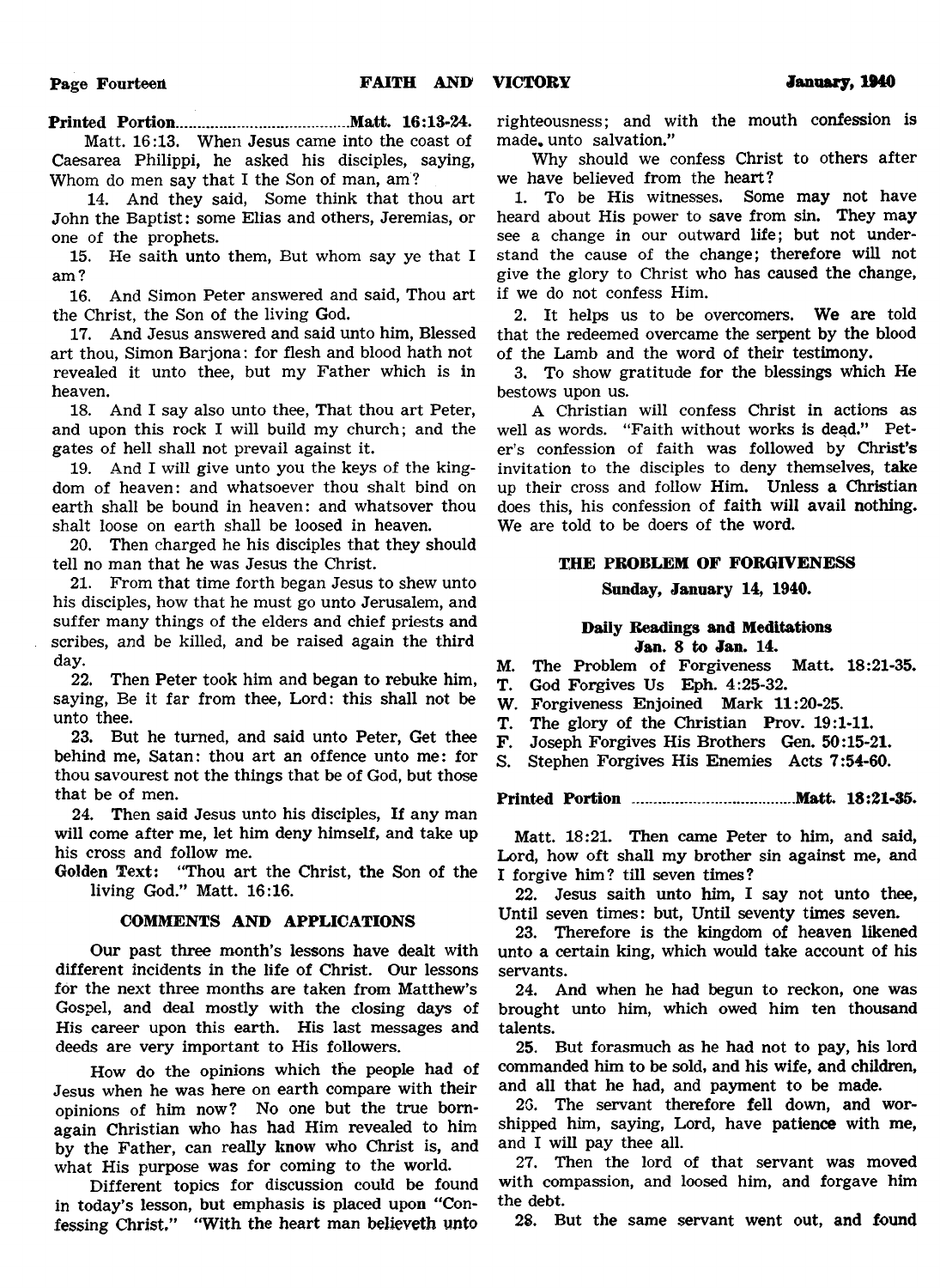**one of his fellowservants, which owed him an hundred pence: and he laid hands on him, and took him by the throat, saying. Pay me that thou owesL**

**29. And his fellowservant fell down at his feet, and besought him, saying. Have patience with me, and I will pay thee all.**

**30. And he would not: but went and cast him into prison, till he should pay the debt.**

**31. So when his fellowservants saw what was done, they were very sorry, and came and told unto their lord all that was done.**

**32. Then his lord, after that he had called him, said unto him, O thou wicked servant, I forgave thee all that debt, beause thou desiredst me:**

**33. Shouldest not thou also have had compassion on thy fellowservant, even as I had pity on thee?**

**34. And his lord was wroth, and delivered him to the tormentors, till he should pay all that was due unto him.**

**35. So likewise shall my heavenly Father do also unto von, if ye from your hearts forgive not every one his brother their trespasses.**

**Golden Text: ''Forgive us our debts as we forgive our debtors." Matt. 6:12.**

#### **COMMENTS AND APPLICATIONS**

**When Jesus was hanging on the cross, he prayed thus for those who were responsible for his crucifixion: ''Father, forgive them, for they know not what they do." We read in His word: "If any man have not the Spirit of Christ, he is none of his." If one should refuse to forgive, it would be evident that he possessed a spirit of ill will or even hatred, hence he could not belong to Christ. He told his followers to love (heir enemies and to pray for them which despitefully used them. This is a "hard saying" to man i" his natural unregenerate state, but, thank God. wi!h God 'all things arc possible.**

**Thr^ arc two reasons why we should forgive: 1. If we do not forgive our fellowmen when they wrong rs, our Heavenly Father will not forgive us for sinning against Him.**

**2. The small offenses for wh'ch we forgive our fellowmen arc nothing compared to the multitude of sins for which God forgives us before we can become His children.**

**We are told that "Charity suffereth long." Even so. a forgiving spiril should never end with a Christian. He should not have a nroblcm of forgiveness.**

#### **A NEW STANDARD OF GREATNESS**

#### **Sunday. January 21, 1940.**

**Daily Readings a\*\*d Meditations** Jan. 15 to Jan. 20.

- **M. True Greatness Matt. 20:17-28.**
- **T. Humilitv in Prayer Luke 18:9-14.**
- W. Humility in Service 1 Pet. 5:1-7.

**T. A Parable of Humility Luke 14:7-11.**

**F. "The Reward of Humility'' Prov. 22:1-9.**

S. Christ Our Example John 13:12-20.

#### **Printed Portion.....................................Matt 2\*:17-28.**

**Matt. 20:17. And Jesus going up to Jerusalem took the twelve disciples apart in the way, and said unto them.**

**18. Behold, we go up to Jerusalem: and the Son of man shall be betrayed unto the chief priests and unto the scribes, and they shall condemn him to death,**

**19. And shall deliver him to the Gentiles to mock and to scourge, and to crucify him: and the third day he shall rise again.**

**20. Then came to him the mother of Zebedee's children with her sons, worshipping him, and desiring a certain thing of him.**

**21. And he said unto her. What wilt thou? She saith unto him, Grant that these my two sons may sit, the one on thy right hand, and the other on the left, in thy kingdom.**

**22. But Jesus answered and said. Ye know not what ye ask. Are ye able to drink of the cup that I shall drink of, and to be baptized with the baptism that I am baptized with? They say unto him, We are able.**

**23. And he saith unto them. Ye shall drink indeed of my cup. and be baptized with the baptism thai I am baptized with: but to sit on my right hand, and on my left, is not mine to give, but it shall be given to them for whom it is prepared of my Father.**

**24. And when the ten heard it, they were moved with indignation against the two brethren.**

**25. But Jesus called them unto him, and said. Ye know that the princes of the Gentiles exercise dominion over them, and they that arc great exercise authority upon them.**

**25 But it shall not be so among you: but whosoever will be great among you. let him be your minister;**

*77.* **And whosoever will be chief among you, let him be your servant.**

**28. Even as the Son of man came not to be ministered unto, but to minister, and to give his life a ransom for many.**

**Golden Text: "While we were yet sinners, Christ died for us" Rom. 5:8.**

#### **COMMENTS AND APPLICATIONS**

**Notice how willing Jesus was to suffer for us. Tip knew what would happen to Him at Jerusalem,** vet <sup>T</sup>e did not shun to do His Father's will. "Christ **also suffered for us, leaving us an example, that ye rhnuld follow his steps,'1**